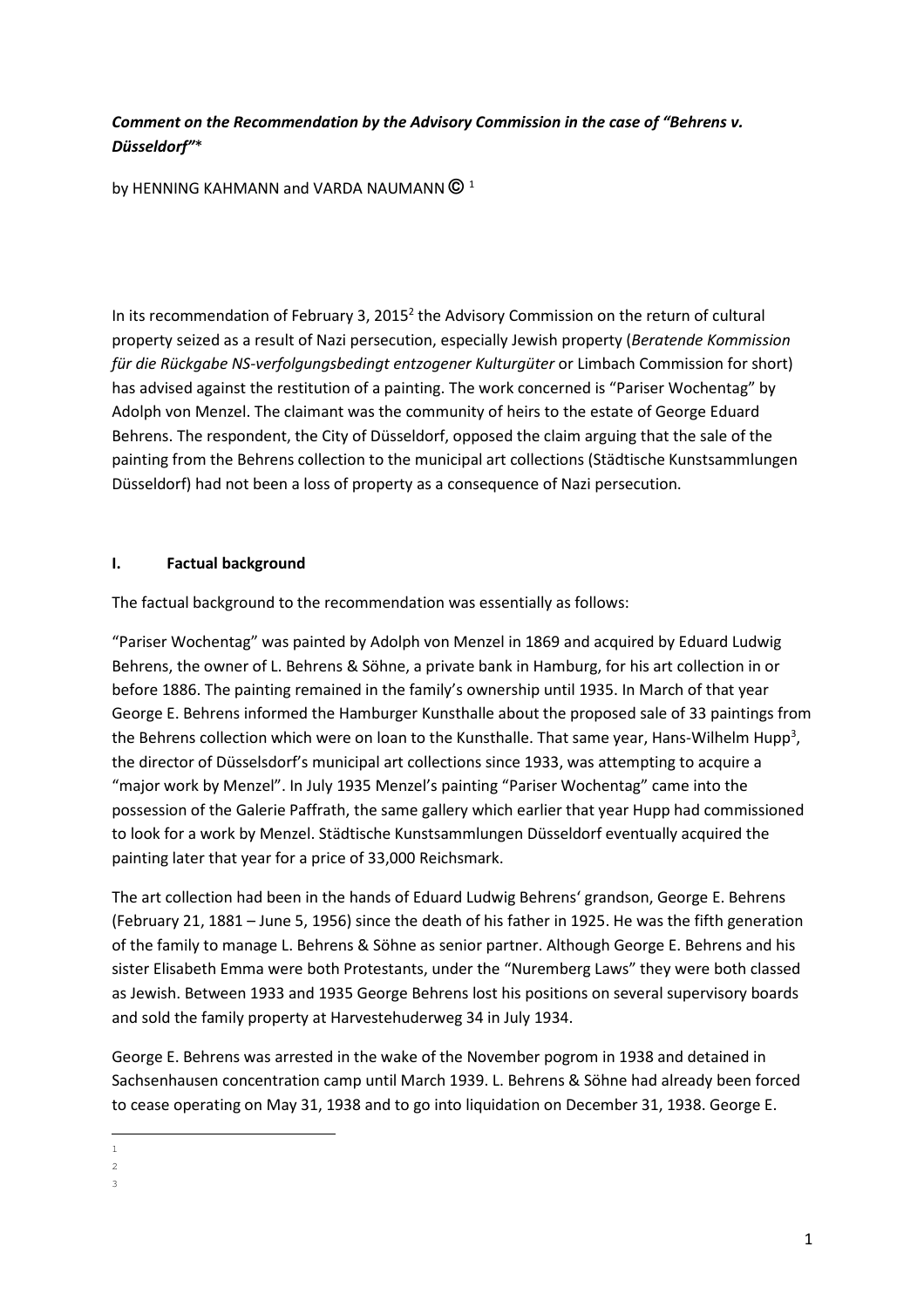Behrens emigrated to Cuba via Belgium and France in April 1939, after paying the Jewish Property Levy (Judenvermögensabgabe) and the Tax on Flight from the Reich (Reichsfluchtsteuer). He eventually returned to Hamburg for good in 1950. In 1952 he received compensation for the loss of the family land after ending "reparation"-proceedings by agreeing to a compromise.

The contentious points are:

1. There is disagreement between the parties as regards the precise date of the purchase agreement – i.e. whether it was before or after the "Nuremberg Laws" were issued on September 15, 1935 .

2. Another point in dispute in this context is whether George Behrens sold the painting to Galerie Paffrath or to Städtische Kunstsammlungen Düsseldorf.

3. The parties disagree on whether the purchase price was fair.

4. Finally, the parties disagree about the question of whether George Behrens was ever in a position to dispose of the purchase price as he pleased.

## II. The Advisory Commission's recommendation

The Advisory Commission is advising against restitution of the painting, on the grounds that the sale of "Pariser Wochentag" was not a loss of property caused by Nazi persecution.

They argue that at the time when "Pariser Wochentag" was sold in 1935, George Behrens did not yet find himself in a situation of no longer being able to freely dispose of the picture and that he was not forced to act as he did because of the political circumstances of the time. The Commission takes the view that his actions would have been similar even under different circumstances and that the reasons for the loss of the supervisory board posts and the property at Harvestehuderweg are more likely to have been economic in nature than anti-Semitic.

The Commission considers that the heirs cannot benefit from the presumption pursuant to Art. 3 of the Berlin Restitution Ordinance (Berliner Rückerstattungsanordnung<sup>4</sup> (REAO)) as the painting was sold in July 1935 and thus before September 15, 1935. This is said to be shown by the business records of Galerie Paffrath submitted in the proceedings. Furthermore, the Commission takes the view that, even if the rules on presumption did apply, the presumption would be refuted.

### III. Comment

The decision made by the Commission gives reason for concern. It departs from the standards practiced by most public authorities in charge of museums over the past 15 years, and it does so to the detriment of those persecuted by the Nazis. It has also been based on incorrect assumptions as to the facts.

 $\overline{a}$ 4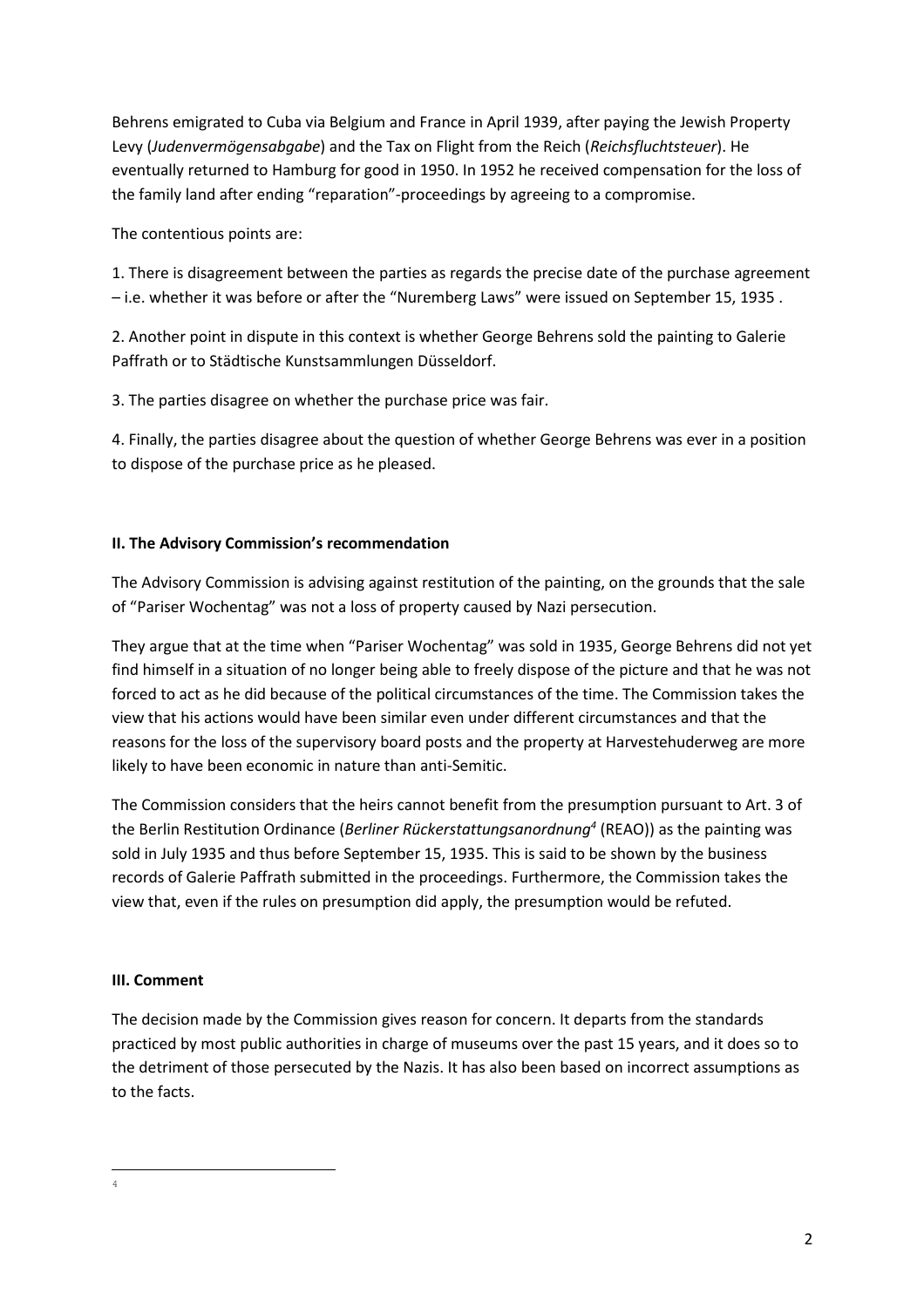The standards referred to are made clear in the 2001 Guidelines for implementing the Joint Declaration of 1999 (of 2001 as revised in November 2007)<sup>5</sup>. The Joint Declaration<sup>6</sup> and the Guidelines are declarations of political will made by the representatives of the Federal Government, the Länder (Federal States), the national associations of local authorities, and in the case of the Guidelines also by the bodies in charge of major cultural institutions, concerning the transposition of the Washington Conference Principles of 1998<sup>7</sup> to match the situation in Germany. In No. 8 the Washington Principles provide that for moral and political reasons, public sector owners of works of art should take steps to achieve a "just and fair" solution if the work concerned was lost because of Nazi persecution, i.e. if the work concerned was so-called "looted art" ("Raubkunst"). According to No.1 para. 2 of the Joint Declaration, works of art that were lost because of Nazi persecution ought to be returned as a matter of principle. Thus, according to the Joint Declaration the "just and fair solution" to situations where there are issues to do with Nazi-confiscation will as a rule be to return a work of art if it is regarded as looted art. Please note: "lost art" in the context of this article is only art whose loss was caused by the Nazi persecution of its owners. In other contexts, e.g. in connection with the Gurlitt art trove, the term is also used for losses by owners who were not persecuted.

According to No. 4 of the Washington Principles, when answering the question of whether a work of art was looted, consideration should be made for today's unavoidable gaps in knowledge. It is for this reason that the Guidelines state that the institutions concerned should be "encouraged" when making decisions on how to deal with art that changed possession or ownership during the Nazi era, "to abide by the guiding principles of post-war restitution policy" when examining restitution claims<sup>8</sup>. The Guidelines include detailed explanatory comments, in particular as regards the criteria for applying the presumption pursuant to Art. 3 REAO<sup>9</sup>.

No. 11 of the Washington Principles calls upon nations to develop processes to implement the principles, and in particular to establish alternative dispute resolution mechanisms.

The standards set forth in the Guidelines and the Declaration they implement are not legally binding. They do, however, mean that all parts of the German public sector have a political and moral duty to act in accordance with the principles they contain<sup>10</sup>.

## 1. Deviation from the Guidelines: Period of collective persecution

Art. 1 and Art. 3 REAO and the similar legislative provisions enacted in the British and American Zones were of key importance for the way restitution law was put into practice during the post-war period. Under § 1 para. 6 of the 1990 Act on the Settlement of Unresolved Property Claims (Gesetz zur Regelung offener Vermögensfragen von 1990 ("VermG")) Art. 3 REAO remains in effect to this day.

 $\overline{a}$ 5

<sup>6</sup>

<sup>7</sup>

<sup>8</sup> 9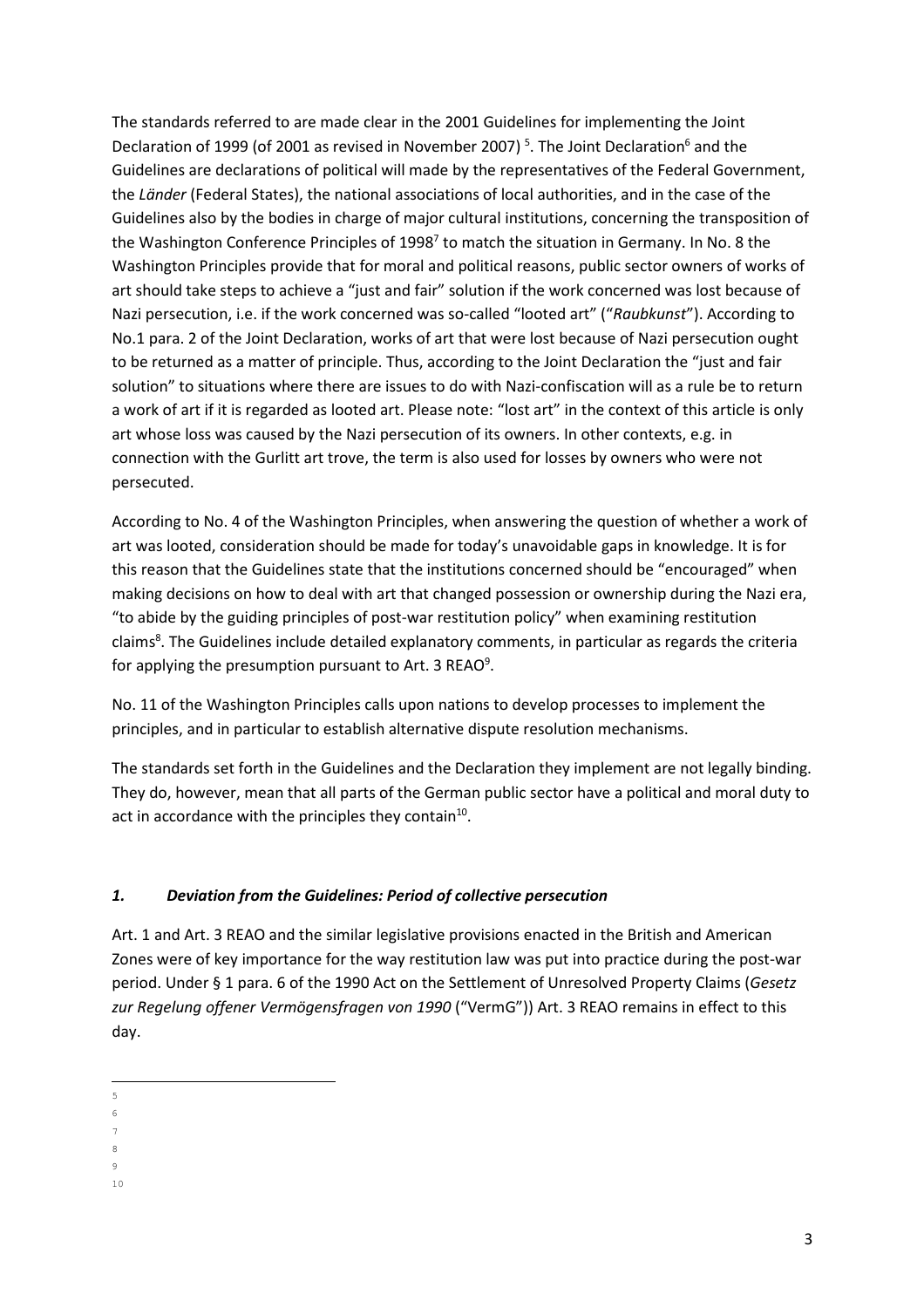Like the Joint Declaration, Art. 1 para. 1 REAO provided that property that was lost because of Nazi persecution should be returned. Art. 3 REAO provided that where a transfer or relinquishment of property by a person exposed to measures of collective persecution occurred during the time between January 30, 1933 and May 8, 1945 the transferor (or his heirs) should benefit from a relaxation in the burden of proof, namely a presumption in their favor that Nazi persecution was causative for the loss of property.

The Commission does not apply the presumption in its recommendation. It is of the opinion that George Behrens was not exposed to collective persecution in July 1935. According to the Commission, although they have not failed to note that

"George E. Behrens did belong to the category of persons collectively persecuted on racist grounds after promulgation of the 'Reich Citizenship Law' [Reichsbürgergesetz] of September 15, 1935"<sup>11</sup>,

it is

"undisputed by historical scholars that during the first years of the 'Third Reich' Jewish private banks were not directly affected"

by anti-Semitic agitation, anti-Jewish excesses and changes in the law. The Commission goes on to state:

"Until the end of the ,Schacht era' the Reich's Ministry of Economics remained interested in ensuring that banks, including the Jewish private banks, operated as smoothly as possible and for several years it successfully averted anti-Semitic attacks in this area."

According to Art. 1 para. 1 REAO, however, collective persecution of people regarded as Jewish began when Adolf Hitler was appointed Chancellor on January 30, 1933, and not just two and half years later<sup>12</sup>. This means that when it comes to finding a solution to the case in accordance with the standards set out in the Guidelines the question of whether the museum acquired the picture in July 1935 or later is of no significance. The wording of the provision is unambiguous as regards the relevant period. It leaves no room for supposing that a person who was subject to collective persecution should be deemed to have been persecuted only from a later date, such as September 15, 1935. The reason for the presumption in favor of the victims of Nazi persecution is that victims and their heirs ought not to be expected decades later to detail the precise circumstances proving persecution in their own individual case.

When considering this point in 2006 in connection with the VermG, the Federal Administrative Court commented:

"There can be no question that citizens of Jewish descent did belong to the category of persons collectively persecuted since January 30, 1933, as there was an intention from the very outset to exclude all Jews from economic and cultural life in Germany. In the case of citizens of Jewish descent it is impossible to draw distinctions according to professional categories which legislative measures excluded from professional life at a different point in time. Thus, civil servants of Jewish descent had for the main part already been removed from the civil service in April 1933 as a consequence of the

l <sup>11</sup>

<sup>12</sup>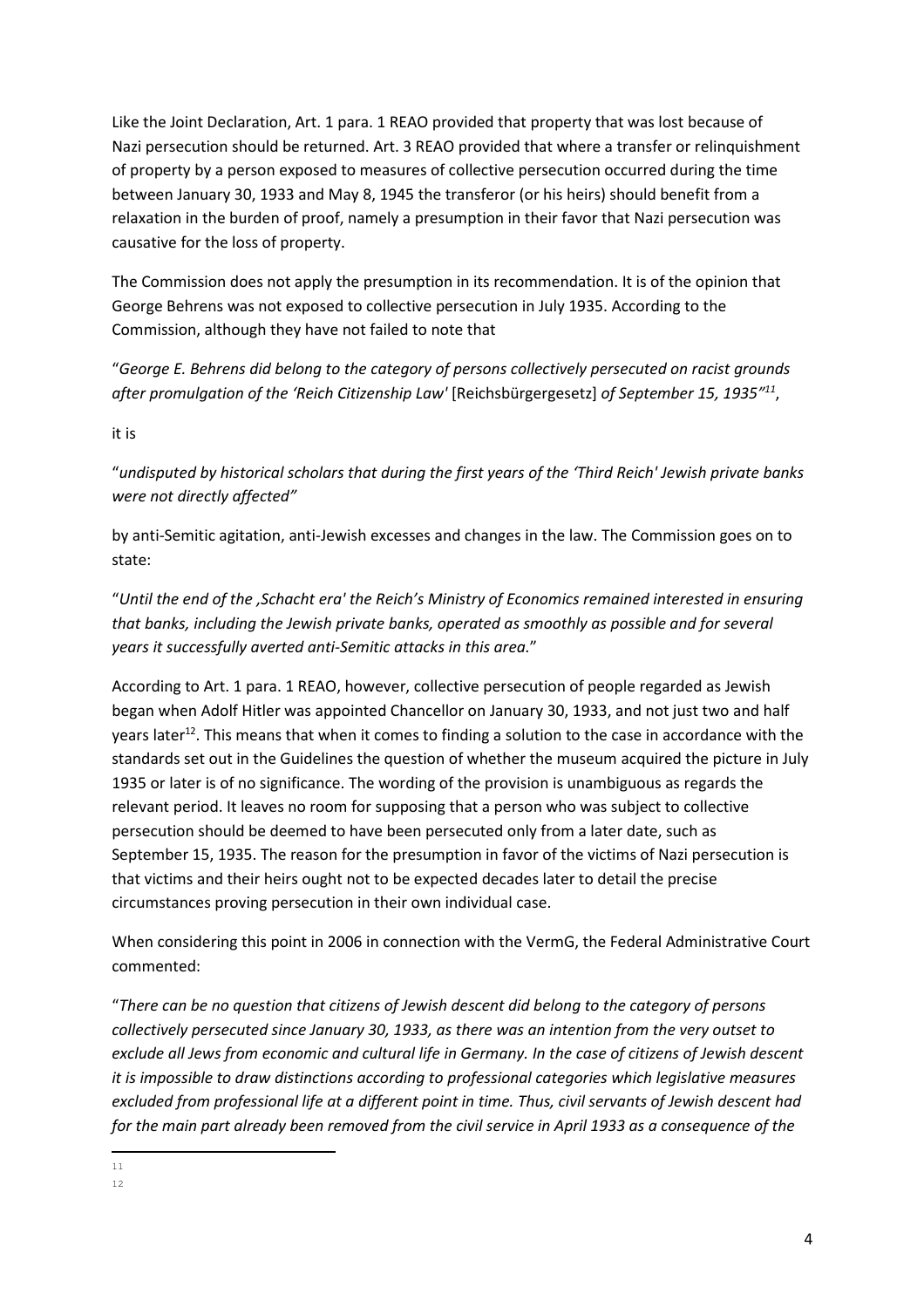Law for the Restoration of the Professional Civil Service [Gesetz zur Wiederherstellung des Berufsbeamtentums] of April 7, 1933. This does not, however, allow one to infer that Jewish people in general did not face collective persecution before September 15, 1935, based on the argument that it was only then that the Reich Citizenship Law defined who should be regarded as a Jew. $^{13}{}$ 

## 2. Deviation from the Guidelines: Disproving the presumption of persecution

According to Art. 3 REAO, where a deprivation of property occurred during the period of National Socialist rule, even if the loss took place before September 15, 1935, a claimant who was persecuted by the Nazis does not have to prove that his persecution was causative for the relevant loss of property. The normal distribution of the burden of proof is thus reversed. Where Art. 3 REAO applies, the onus is on the respondent to prove that the deprivation was caused by other circumstances. Indeed, it goes so far as to make it more difficult for the person in current possession of property that was lost during the Nazi period to rebut the statutory presumption. According to Art. 3 para. 2 REAO, the presumption that Nazi persecution was causative can be refuted only

a) by showing that a fair purchase price was paid, and

b) by showing that the persecuted person had a free right of disposal over that purchase price<sup>14</sup>.

In other words, then as now under the VermG, the statutory presumption was that the purchase price was not fair and that money was not placed at the persecuted person's free disposal.

According to the opinion expressed by the Commission, the presumption is supposed to apply only as regards the period after September 15, 1935. Although that date does certainly mark a cut-off, this affects only the rebuttal of the statutory presumption, and not the presumption itself. Where a transfer took place after that the current holder of the property has to prove in addition that the transaction would have taken place even in the absence of the National Socialist regime, or that the transferee protected the proprietary interests of the persecuted person in an exceptional manner.

According to the opinion expressed by the Commission, even if the presumption were applicable it would nevertheless be refuted.

## a) Fairness of the purchase price

The Commission considers that the purchase price has been shown to have been fair, because "the sale took place quickly" (i.e. just a few months after the term of the loan contract ended). However, this can also been seen as indicating exactly the opposite. Above all the Guidelines state that the deciding factor cannot be the speed of the sale or any indications other than those which are definitive according to Art. 3 para. 2 REAO. This means that it should have been up to the City of Düsseldorf to prove that the purchase price was fair, for example by means of an expert opinion. The Commission takes the view that the circumstantial evidence presented by the Behrens heirs

l <sup>13</sup>

<sup>14</sup>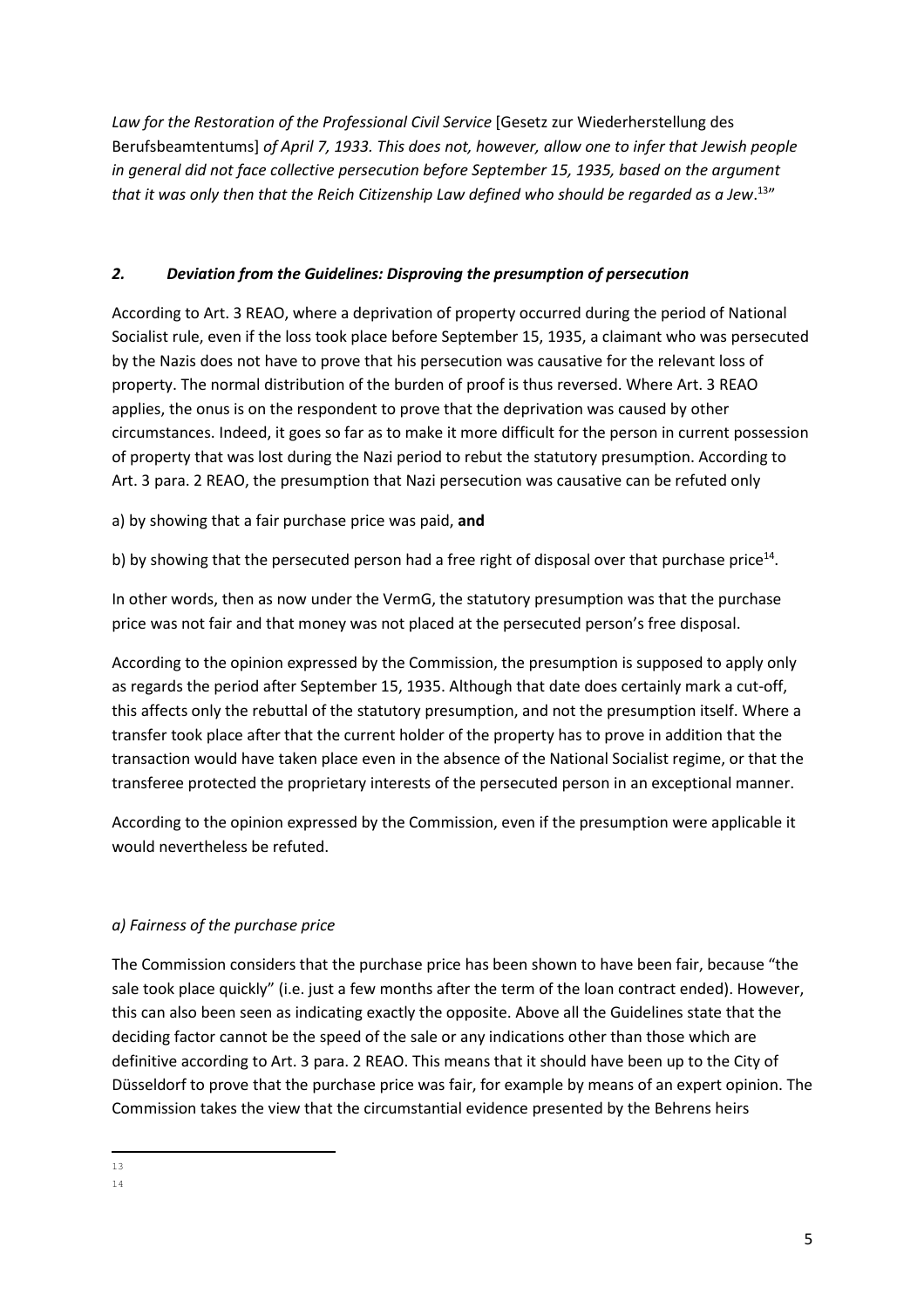(presumably as a secondary alternative) in order to show that the purchase price was unfair is unconvincing. Yet according to the Guidelines, that is precisely not the point. After all, it is not the Behrens heirs who have to prove that they were paid too little, but rather the City of Düsseldorf that has to prove that it paid enough. Thus, according to the Guidelines, even if it is likely that a fair purchase price was agreed, that will not be enough to disprove the presumption that the loss was caused by Nazi persecution.

# b) Free right of disposal

The City of Düsseldorf has also been unable to present the second type of evidence needed to refute the presumption pursuant to Art. 3 para. 2 REAO. Although the Commission considers it implausible that Galerie Paffrath did not pay, even if only because George Behrens would have been able to sue for the purchase price, that is not enough to refute the presumption. To do that Düsseldorf would have to prove rather than make a plausible case that Galerie Paffrath did pay and that George Behrens was able to dispose freely over the money, for example by presenting evidence for payment.

# 3. Incorrect assertions of fact to the disadvantage of the Behrens heirs

In addition to these legal mistakes the Commission has countered the claim by the Behrens heirs by making various assertions as to the historical facts, which are incorrect, in order to show that the Nazi persecution was not causative for the loss of property.

# a) "Not directly affected" by persecution

In particular, the Commission denies that George Behrens and the bank were persecuted during the period between January 30, 1933 and the "end of the 'Schacht era'". That is wrong. Moreover, the question is not that of the persecution of the bank which George Behrens held an interest. The relevant factor for assessing what was the cause for the loss of a work of art which was his private property is the persecution to which he was exposed as an individual, about which virtually nothing is known. However, because of the presumption pursuant to Art. 3 REAO such specific knowledge is not required. In this respect a selection of arguments displaying the incorrectness of certain factual assertions will suffice.

# aa) Collective persecution of Jews after January 30, 1933

Persecution of Jews by the state and above all persecution by the SA and the other bands of ruffians elevated to the status of auxiliary police began at once<sup>15</sup>, and in some cases even before the socalled "Machtergreifung"<sup>16</sup>. Much research has been conducted showing that the boycott of Jewish

l <sup>15</sup>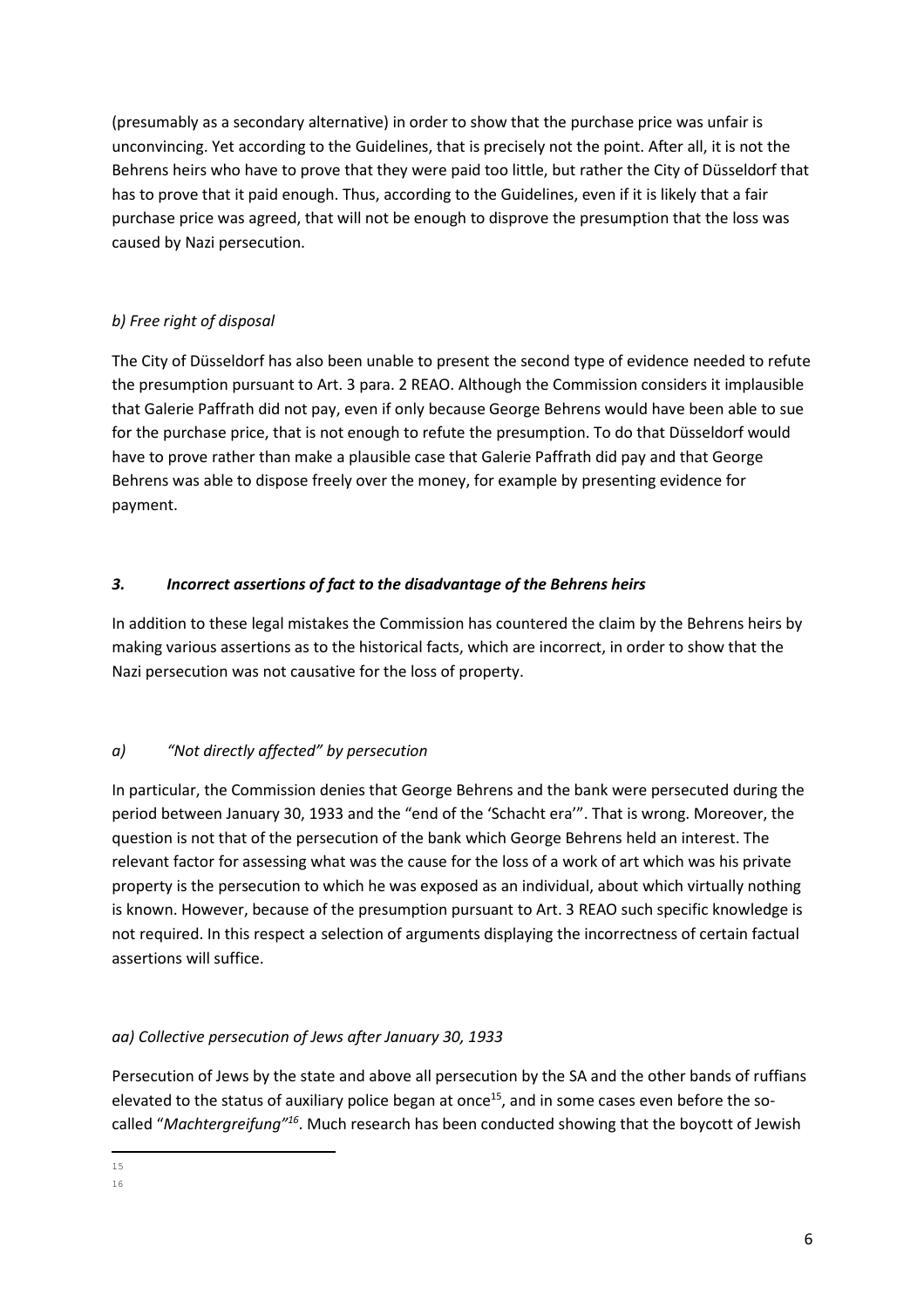shops and businesses in April 1933 served the purpose of channeling and directing the earlier wildcat violence against Jews<sup>17</sup>. Already during the weeks running up to the start of the boycott on April 1, 1933 Jews were being abused and beaten up openly on the streets, in some cases killed, and Jewish lawyers and judges suffered violence and abuse in court<sup>18</sup>. This is precisely why the REAO and the Guidelines are justified in their presumption of collective persecution: if a few dozen people seen as politically and "racially" undesirable are beaten up or incarcerated by the state and the party, or suffer an even worse fate, then everyone else meeting the criteria by which persecutors choose their victims is exposed to persecution as well. Bankers regarded as Jewish met the criteria, indeed Jewish bankers were the very prototype of the Nazi party's concept of the enemy, see Point 11 of the NSDAP's party program, "Breaking the bondage of interest" ["Brechung der Zinsknechtschaft"]<sup>18a</sup>. This remains true regardless of whether the individual concerned was spared from experiencing violence to his person.

### bb) Individual persecution of Jewish bankers starting in spring 1933

Contrary to the opinion expressed by the Commission, the hostile stereotype referred to above was by no means without consequences for those affected, even before September 15, 1935. There are numerous cases illustrating this.

### (1) Nazi measures against banks starting 1933

As early as 1933, there were cases of Jewish bankers suffering ill-treatment, kidnapping and extortion by members of the SS, of arbitrary searches of business or private premises, as well of arrests<sup>19</sup>, such as that of Hannoverian banker Albert Scheiberg, who committed suicide shortly afterwards<sup>20</sup>. Even in 1933, newspapers refused to publish announcements by Jewish banks<sup>21</sup>. That same year many local authorities terminated their ongoing business relationships with Jewish private banks and refused to allow Jewish businesses to participate in tendering procedures<sup>22</sup>. In some cases even non-Jewish businesses were ignored when public contracts were awarded, simply because the account they had described was held at a "Jewish" bank $^{23}$ . An initiative launched by Julius Streicher led to non-Jewish customers at the Kohn bank in Nuremberg being included in lists with opprobrious comments after March 1934 $^{24}$ , an action which resulted in many non-Jewish customers closing their accounts at Jewish banks<sup>25</sup>. In March 1933, party officials started targeting bank operations directly, for example by hampering or completely forbidding transactions involving Jewish accounts<sup>26</sup>. One of the branches of the Reichsbank was required by the local Gauleiter to

<sup>19</sup> <sup>20</sup>

<sup>21</sup>

- <sup>22</sup>
- <sup>23</sup>

 $24$ 

 $\overline{a}$ <sup>17</sup>

<sup>18</sup>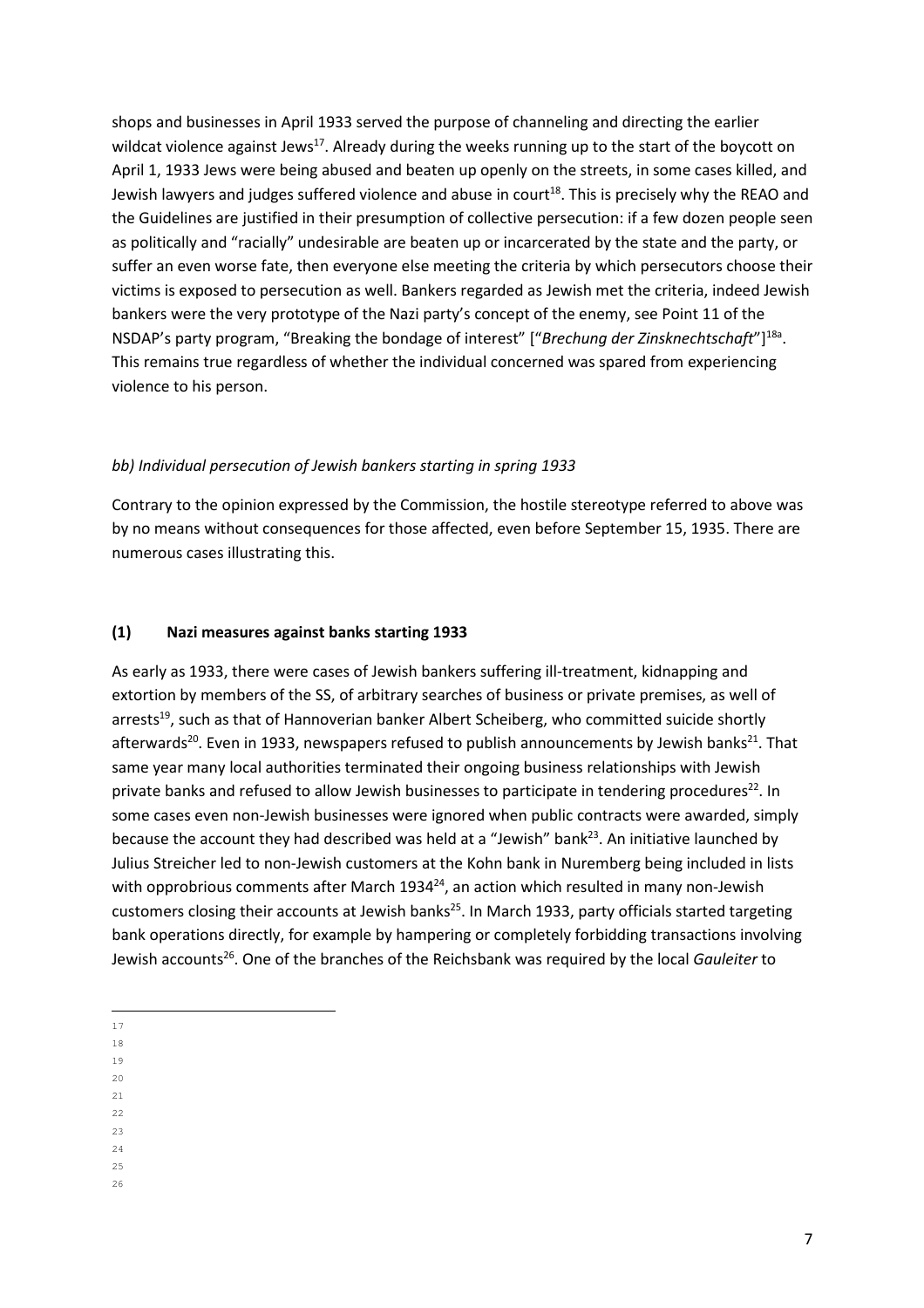block Jewish accounts and to inform him about the respective balances<sup>27</sup>. The measures the Reichsbank's board of directors took to counter such attacks have been described as completely ineffective<sup>28</sup>. On March 8, 1933 members of the SA entered the building of the Berlin Stock Exchange in Burgstraße and demanded the resignation of the board, denounced by the Nazis as being Jewish<sup>29</sup>. The President of the Berlin Stock Exchange, Eduard Mosler, thereupon suggested to the Economics Minster that the board should be reduced in size. Although partly elected by the members of the exchange, the board also had to be confirmed in office by the chambers of industry and commerce, which by that time had already been brought under full Nazi control<sup>30</sup>. Out of the 14 previous members who were presumably Jewish, only two bankers regarded as being Jewish remained on the board, Sigmund Wassermann and Paul von Mendelssohn-Bartholdy<sup>31</sup>. Thus, the Jewish voice in this very important body was rigorously curtailed as well. Beyond that, a great number of Jewish bankers were deprived of their positions on supervisory boards between 1933 and 1935. Fritz Warburg, for example, lost three during this period, Carl Melchior – also from the M. M. Warburg & Co. bank – lost nine, and Georg Hirschland and Kurt Arnhold five such positions each<sup>32</sup>. Apart from this, by September 1935 the Gestapo had long been engaged in extensive police investigations, surveillance of mail and telephone calls and active coercion aimed at forcing businessmen and companies out of business. These affected Jewish bankers as well<sup>33</sup>. It is well-documented that Jewish banks were forced to defend themselves against denunciations concerning alleged irregularities – often made by employees – and faced harassment in the form of spurious external audits, frequently relating to foreign exchange<sup>34</sup>.

For example, in April 1934 investigations were launched against the Berlin banker Jacques Krako from Falkenburger bank, who was alleged to have been an accessory to credit fraud. Krako was remanded into pre-trial custody without being granted a hearing. While he was in prison, the Berlin registrar of companies officially deleted the bank from the register. In March 1935, Krako was acquitted and declared "completely innocent"<sup>35</sup>.

As early as spring 1933, the Jewish owners of Dresden's largest private bank, Gebrüder Arnhold, learned that Martin Mutschmann, the Gauleiter of Saxony, wanted to force the Arnhold family to leave the country<sup>36</sup>. With this in mind, Mutschmann accused the bank of having falsified its balance sheet, whereupon the Dresden public prosecutor's office began investigations into suspected fraud in January 1934 <sup>37</sup>. During the investigative proceedings counsel for the bankers was refused access to the files<sup>38</sup>. The public prosecutor's office rejected exonerating evidence on the grounds that records which had presumably been falsified by a fraudulent company could not be admitted in the proceedings. Saxony's Minister of Economics Georg Lenk said in May 1934 that, "he had been advised to leave the charges hanging like a sword of Damocles over the gentlemen, to make them

- $\overline{\phantom{0}}$ <sup>27</sup> <sup>28</sup>
- $29$
- <sup>30</sup>
- <sup>31</sup> <sup>32</sup>
- <sup>33</sup>
- <sup>34</sup>
- <sup>35</sup>
- <sup>36</sup>
- <sup>37</sup> 38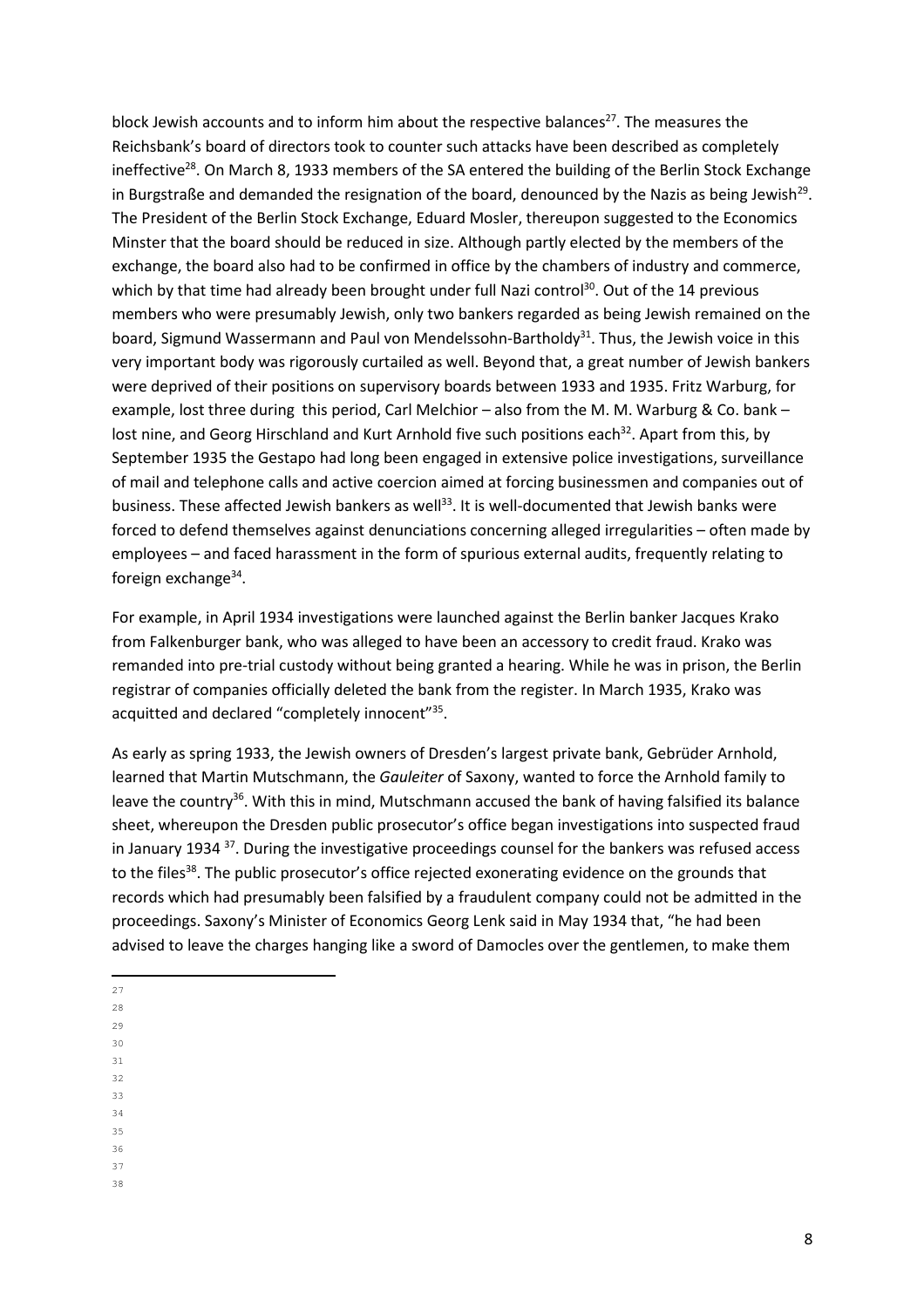more amenable to the Dresden sale"<sup>39</sup>. There are no known indications that Schacht ever intervened with Mutschmann or Hitler to assist the bank<sup>40</sup>.

## (2) Nazi measures against major banks

The influence commanded by Deutsche Bank went much further than that of Bankhaus L. Behrens & Söhne, yet in spring 1933 they discharged Oscar Wassermann and Georg Solmssen, both of whom were Jewish members of the management board. Shortly before that happened Schacht had let the management board know that he reserved the right to take "all measures" in matters of the bank's personnel<sup>41</sup>. Although Deutsche Bank was not within the formal scope of the Law for the Restoration of the Professional Civil Service [Gesetz zur Wiederherstellung des Berufsbeamtentums]<sup>42</sup>, the non-Jewish Franz Urbig, Chairman of Deutsche Bank's supervisory board, and the Jewish Georg Solmssen, Chairman of its board of management, had been advised by Schacht on April 6, 1933, just one day before the law was introduced, that they ought to adopt an accommodating approach towards the government's anti-Semitic measures<sup>43</sup>. In this case, therefore, Schacht intervened not in favor of Jews, but against them instead.

At Schacht's insistence, Solmssen also had to resign as chairman of the Central Association of German Banks and Bankers [Centralverband des Deutschen Bank- und Bankiergewerbes] on April 7, 1933, as did the Association's general secretary Otto Bernstein<sup>44</sup>. This naturally resulted in a worsening of the situation of the Jews in the German banking sector.

Dresdner Bank dismissed several hundred, mainly Jewish employees between April and June 1933. Wilhelm Kleemann was forced to leave Dresdner Bank's board of management on April 1, 1933, Siegmund Bodenheimer on October  $1^{45}$ . The last remaining Jewish member of the management board of a major bank was ousted in 1936<sup>46</sup>.

### cc) Protection by Hjalmar Schacht?

Hjalmar Schacht, Minister of Economics from July 30, 1934 until November 27, 1937<sup>47</sup> and President of the Reichsbank from March 17, 1933 until January 20, 1939<sup>48</sup>, cannot be said to have prevented the persecution of Jewish bankers and their institutions in any kind of comprehensive fashion. This is evident even from the examples referred to above. Even those studies whose judgement of Schacht is comparatively favorable come to the conclusion that it is "difficult to assess the extent to which

- <sup>41</sup> <sup>42</sup>
- <sup>43</sup>
- <sup>44</sup>
- <sup>45</sup>
- <sup>46</sup>
- <sup>47</sup> 48

 $\overline{a}$ <sup>39</sup>

<sup>40</sup>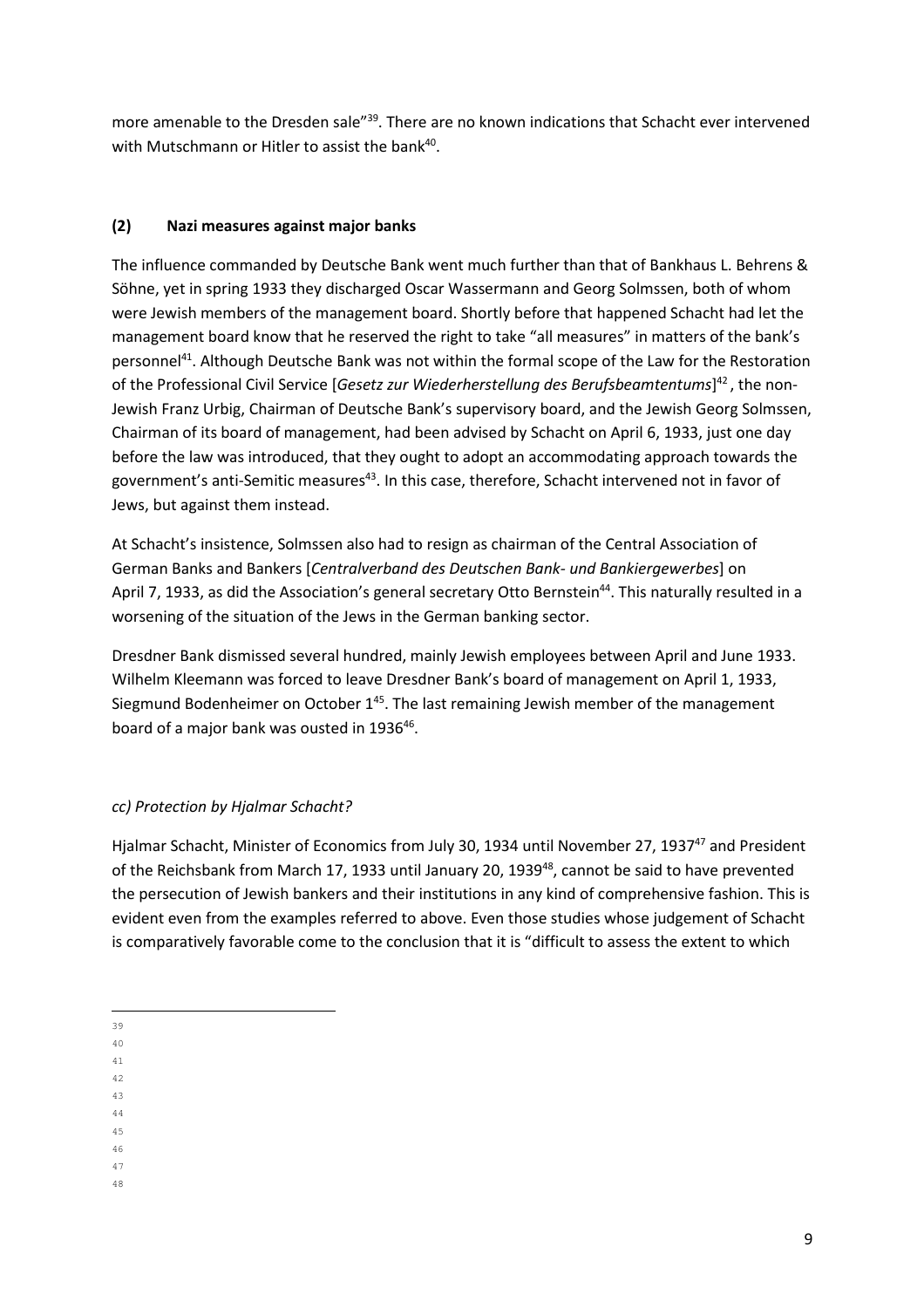Schacht sought to protect the Jewish private banks or the degree of personal support and commitment he showed<sup>49"</sup>.

Although Schacht is said to have attempted to use the idea of limited rights of citizenship for German Jews as a means to "finally bring the violent, radically anti-Semitic impetus of the NSDAP, rekindled since the spring of 1935, and the debate concerning statutory discrimination to a halt and to secure the economic livelihoods of German Jews [...]<sup>50)"</sup>, this only shows that, ultimately, even the most influential politician willing to do something to protect Jews supported the idea that the law should discriminate against them. The very fact that, like his predecessor Kurt Schmitt, Hjalmar Schacht responded to the numerous cries for help from Jewish businessmen by intervening again and again with authorities other than the Reich Ministry of Economics to challenge "wild attacks"<sup>51</sup> in itself shows that even during this period banks were being persecuted by other governmental agencies and the party, regardless of the legal situation. During the "Schacht era", anyone who met Max Warburg ran the risk of being photographed by the Hamburg Gestapo and subsequently vilified in party newspapers as a "friend of Jews"<sup>52</sup>. Schacht himself admitted to Max Warburg in 1934 how unsuccessful his efforts had been. Schacht said there was very little he could do for those persecuted by the Nazis, and he had "got his fingers burned to often already"<sup>53</sup>. If even Schacht admitted that he could not do much then it becomes impossible to say that it is "undisputed" that he successfully protected the Jewish banks for years. The claim that Schacht successfully averted anti-Semitic attacks against private banks is thus at best true only of individual cases.

Furthermore, banks like L. Behrens & Söhne were far from being as important for the general economy as Warburg, Mendelssohn or Hirschland. The Nazi government, to which Schacht did after all belong, had even less reason to respect the interests of such institutions than those of large banking houses.

There are no indications suggesting that Schacht ever helped George Behrens or his family, nor that Schacht assisted the bank. The house of L. Behrens & Söhne was not of international significance and was wound up in 1938, at a time when, because of their importance, Warburg and Hirschland were being "Aryanized" and Mendelssohn was being taken over.

### b) Access to justice available to Jews?

The recommendation also expresses the opinion that, in 1935, access to the German justice system free from discrimination was still available to George Behrens. The Commission says that "the option of taking legal action to pursue a defaulter was readily available to him", and that this suggests he did receive the purchase price and could dispose over it freely.

Even if it were to be true that discriminatory rulings were not the norm in the civil courts – which the Commission evidently assumes – the Commission's objection fails to take into account that there was at least a very great risk of discrimination in court. The discriminatory rulings that were made at

<sup>52</sup>

 $\overline{a}$ <sup>49</sup>

<sup>50</sup>

<sup>51</sup>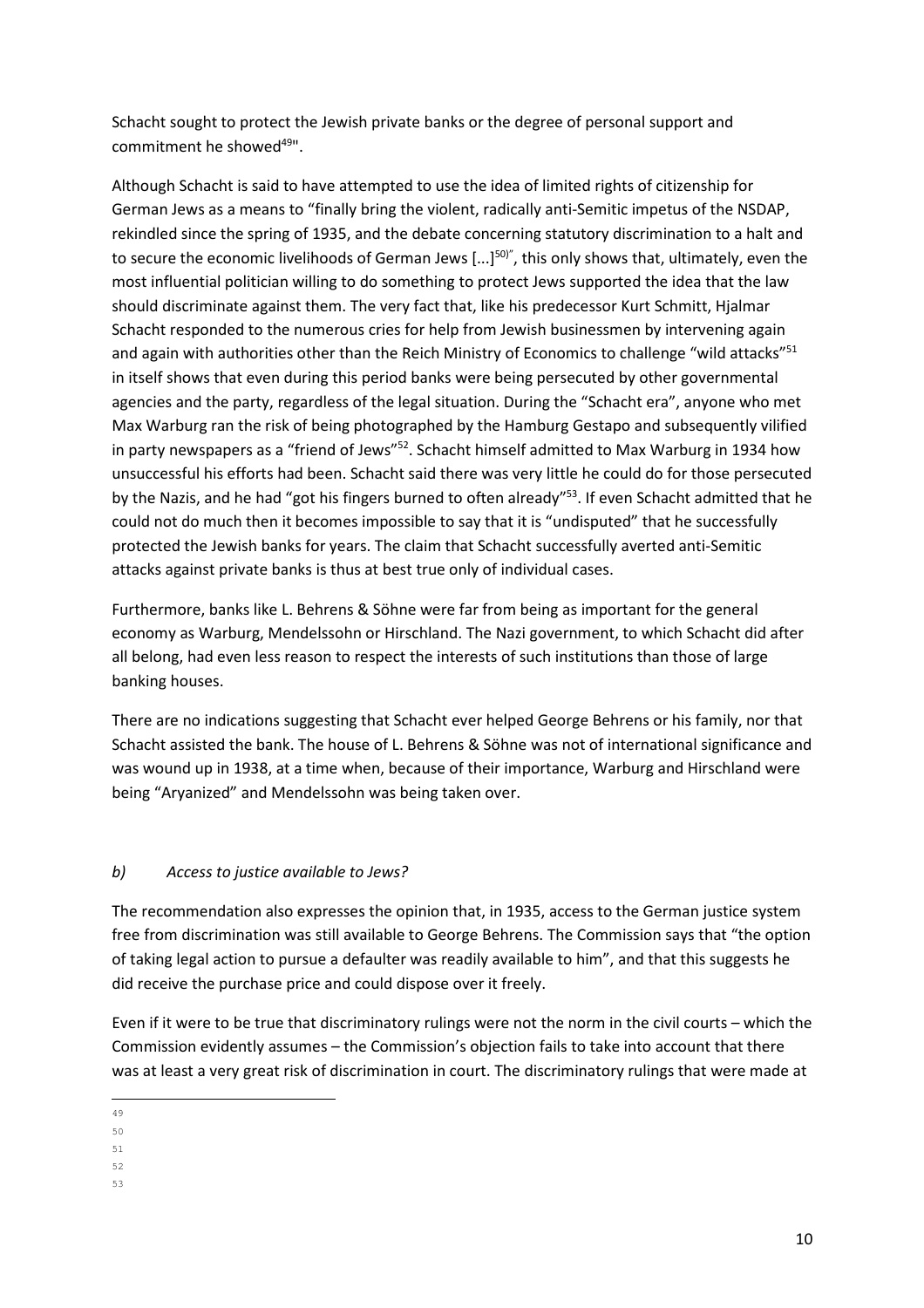least on occasion, the changes in the membership of the judiciary, the obstacles making it more difficult for Jewish citizens to hire a lawyer, the devastation of the offices of Jewish lawyers, including those which occurred in connection with the anti-Jewish boycott on April 1, 1933, as well as the anti-Semitic agitation by the state throughout the period since January 1933 had all made it significantly more difficult for Jewish citizens to obtain access to justice. The developments which led to the discrimination against Jewish citizens in Düsseldorf are especially well documented. In all events they present a good outline of the circumstances prevailing at the time, which argues against the view adopted by the Commission.

#### aa) Changes in the judiciary

The Nazi's takeover of power was swiftly followed by changes in the staffing of the judicial system. Even before the boycott on April 1, 1933, Jewish judges and public prosecutors had "been asked to take leave at short notice"<sup>54</sup>. The Law for the Restoration of the Professional Civil Service ["Gesetz zur Wiederherstellung des Berufsbeamtentums] of April 7, 1933<sup>55</sup> ordered the dismissal of Jewish civil servants – and of judges, trainee lawyers and notaries<sup>56</sup> – as well as of all those "of whom it is not certain that they will always act wholeheartedly for the National Socialist state". Since April 14, 1933 Jewish judges were rejected because of an apprehension of bias<sup>57</sup>. Judges and lawyers who decided to appear in court despite this often fell victim to attacks by the SA whose abuse and violence obstructed them from practicing their profession<sup>58</sup>.

When new judges were appointed one of the most important criteria was holding National Socialist convictions, promotion depended not only on professional performance but also on ancestry and political convictions<sup>59</sup>. The candidates' political reliability was checked and "political certificates of good character" were issued<sup>60</sup>.

In the context of the Law for the Restoration of the Professional Civil Service of April 7, 1933, Art. 3 No. 2 of the Law to amend certain provisions of the Lawyers Act, the Code of Civil Procedure and the Labor Courts Act [Gesetz zur Änderung einiger Vorschriften der Rechtsanwaltsordnung, der Zivilprozessordnung and des Arbeitsgerichtsgesetzes] of July 20, 1933<sup>61</sup> introduced a provision allowing "non-Aryans" as defined by the Law for the Restoration of the Professional Civil Service to be rejected as arbitrators in courts of arbitration, including the arbitral tribunals established pursuant to the Labor Courts Act [Arbeitsgerichtsgesetz]<sup>62</sup>.

In 1933, 39 of the 80 judges at Düsseldorf Higher Regional Court [Oberlandesgericht Düsseldorf] whose cases can be assessed from the surviving records had joined the NSDAP; in 1945 55 judges were party members. Out of the 49 judges of the Higher Regional Court in the years 1933-1945, 35

- $\overline{\phantom{0}}$ <sup>54</sup>
- <sup>55</sup>
- <sup>56</sup> <sup>57</sup>
- <sup>58</sup>
- <sup>59</sup>
- <sup>60</sup>
- <sup>61</sup> 62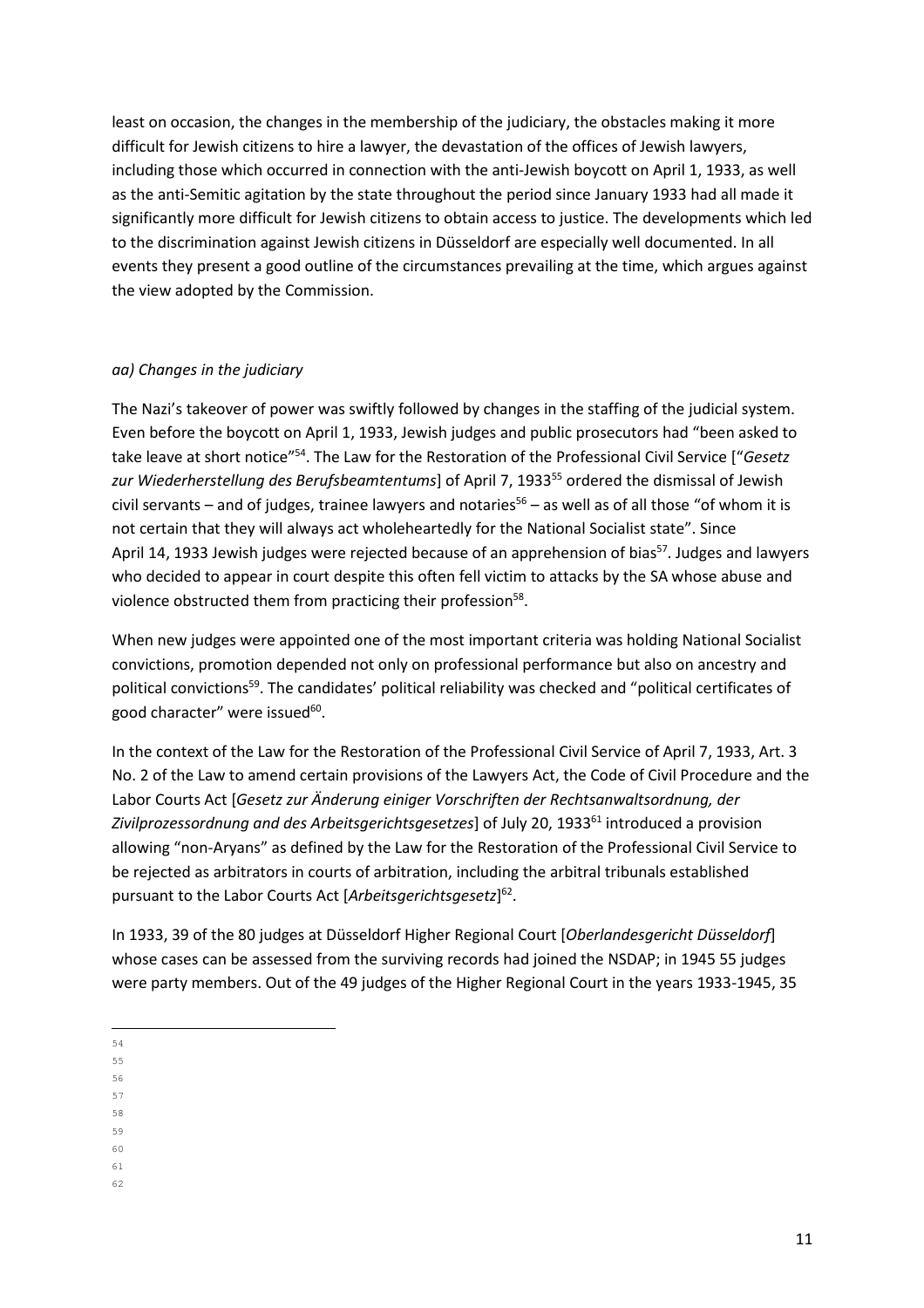were members of the party<sup>63</sup>. Not only that, many lawyers and lawyers' associations announced as early as April 1933 that they were committed to fostering a new legal order<sup>64</sup>. After May 1, 1935 Jews were no longer allowed to be sworn in as court appointed experts<sup>65</sup>.

### bb) Changes in the legal profession

Another exacerbating factor is that, even in the first years of the Nazi regime, it was no longer easy for Jews to find a lawyer to represent them<sup>66</sup>. At a conference on March 14, 1933 the Association of National Socialist German Legal Professionals [Bund Nationalsozialistischer Deutscher Juristen; "BNSDJ"] demanded the "cleansing" of all courts as well as fresh bar council elections in order to make them "free from Jews and Marxists" <sup>67</sup>. The Düsseldorf Bar Council [Rechtsanwaltskammer] was brought into line with the new political situation as early as April 22, 1933. After the new elections the executive committee was composed of 14 National Socialists and other lawyers described as close to the Nazis<sup>68</sup>. On May 15, 1933 the newly elected executive committee decided that allowing former, "non-Aryan" lawyers to work in law firms even as office managers was contrary to the rules of the profession<sup>69</sup>. In 1934, Rudolf Hess, the so-called Deputy of the Führer, issued a decree forbidding party members from representing Jews any cases adverse to a party member<sup>70</sup>. This prohibition was lifted the following year and replaced by a complete ban, forbidding party members from representing Jews in court on pain of exclusion from the party<sup>71</sup>.

The number of Jewish legal practitioners fell steadily as a result of the Law on Admission to the Legal Profession [Gesetz über die Zulassung zur Rechtsanwaltschaft"] of April 7, 1933<sup>72</sup>. Not only was the admission of new lawyers of Jewish descent forbidden, the Law also made it possible to revoke the license of any "non-Aryan" lawyers admitted by September 30, 1933<sup>73</sup>. As a consequence, within the space of just a month, 66 of the 141 Jewish lawyers admitted to the bar in the district of Düsseldorf Higher Regional Court on April 7, 1933 lost their license<sup>74</sup>. On August 28, 1933 the "*Hessische* Volkswacht" newspaper published a list of litigants "who were not ashamed to use Jewish lawyers" together with case numbers and the names of the respective lawyers<sup>75</sup>.

- <sup>64</sup>
- <sup>65</sup> <sup>66</sup>
- <sup>67</sup>
- <sup>68</sup>
- <sup>69</sup>
- <sup>70</sup>
- <sup>71</sup> <sup>72</sup>
- <sup>73</sup>
- <sup>74</sup>
- 75

 $\overline{\phantom{0}}$ <sup>63</sup>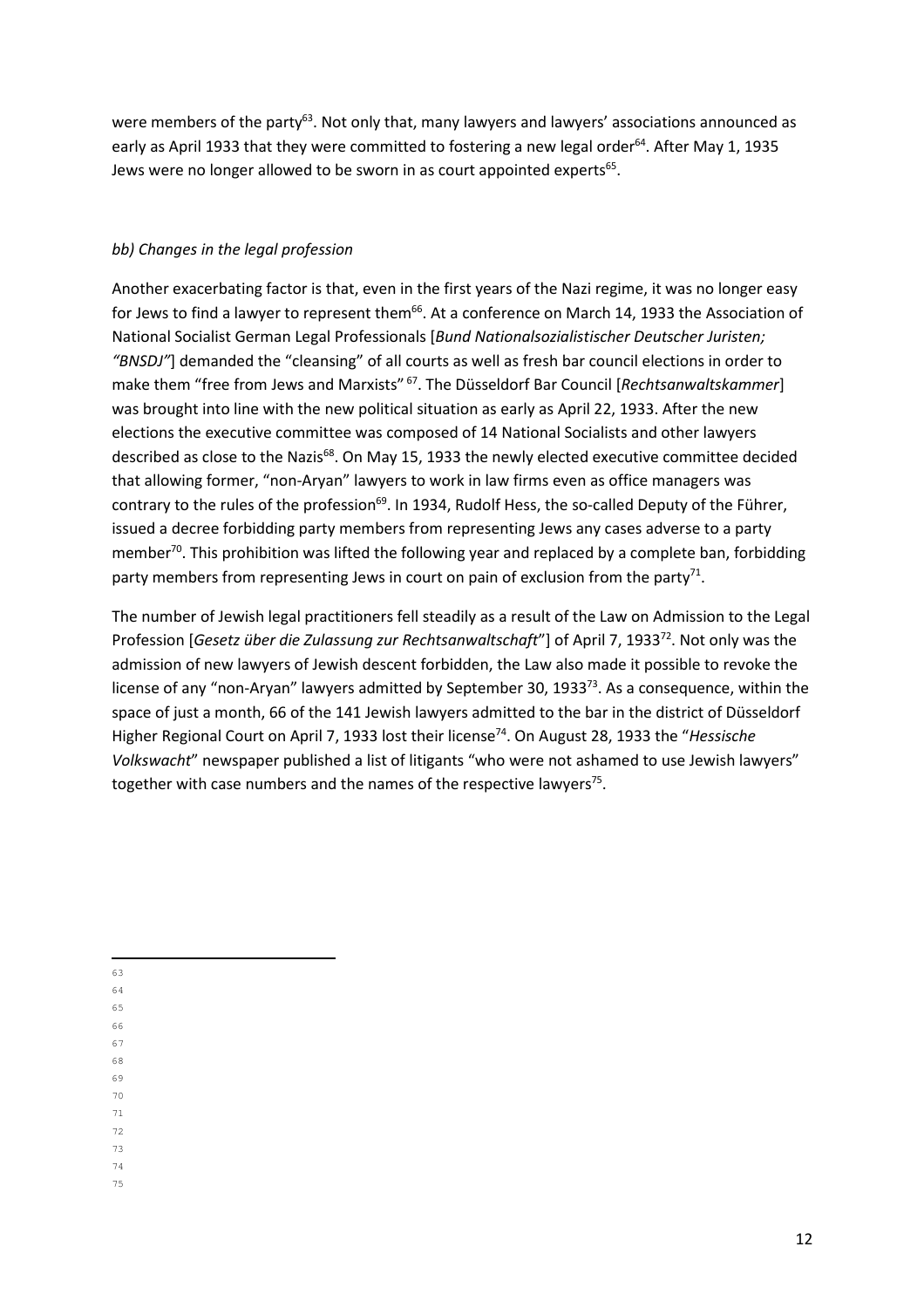## cc) "Triumphant advance of racial jurisprudence"

The changes introduced to the judicial system from 1933 onwards that disadvantaged Jews were not limited to changes in personnel. The law itself shifted, even in the absence of legislative changes<sup>76</sup>. The catalog of the Federal Justice Ministry's exhibition, "Justiz und Nationalsozialismus", includes a chapter headed "Der bürgerliche Tod" (civil death):

"In the field of private law  $-i.e.$  tenancy, sales and employment law  $-i$  the 'triumphant advance of racial jurisprudence' [Siegeszug rasserechtlichen Denkens] began as early as 1933, without having to amend a single law<sup>77</sup>" This development was effected through the general clauses in legislation such as that on good faith [Treu und Glauben] and other undefined legal concepts<sup>78</sup>.

Even adherence to the law in a legally correct fashion was seen as a mistake when applied specifically to Jews, and lambasted in the Nazi press<sup>79</sup>. From the earliest years of the "Third Reich" both Hitler and Göring<sup>80</sup> as well as leading legal experts<sup>81</sup> declared that the exclusive purpose of the law ought to be to implement the National Socialist Weltanschauung. It is also known that party officials attempted to influence the courts, as may be seen from the example of a case before Breisach Local Court [Amtsgericht Breisach]. Although legally correct, the court's 1935 decision to rule in favor of a Jewish landlord seeking an eviction order evoked a response from the local NSDAP-Kreisleiter who threatened in March 1936 that he would launch a "public discussion of the case in the National Socialist Press" if the court failed to reverse its decision<sup>82</sup>. Unlawful discrimination against Jews evidently occurred so frequently that even the then Secretary of State at the Reich Ministry of Justice, Roland Freisler, felt the need to publish a (half-hearted) call to abide by the law. On November 23, 1933 he wrote that judges ought to keep to the law even if the laws concerned could not be reconciled with National Socialism<sup>83</sup>. It is thus clear that by this time the independence of the judiciary was by no means still secured $84$ . If George Behrens had pursued the conceivable course of attempting to claim the purchase price in court, there is every possibility that he would have fallen victim to the "triumphant advance of racial law".

### IV. Conclusions

The recommendation gives cause for concern in that it uses incorrect information to produce a conclusion to the detriment of the heirs of victims of Nazis persecution. Contrary to the views expressed by the Commission, George Behrens was exposed to persecution in July 1935 and had no access to the justice system free from discrimination.

However, it is the fact that the recommendation departs from the Washington Principles in the form they have been given under the Joint Declaration of 1999 and the Guidelines of 2001/2007 which is

- $\overline{\phantom{0}}$ <sup>76</sup>
- <sup>77</sup>
- <sup>78</sup> <sup>79</sup>
- <sup>80</sup>
- <sup>81</sup>
- 82
- <sup>83</sup> 84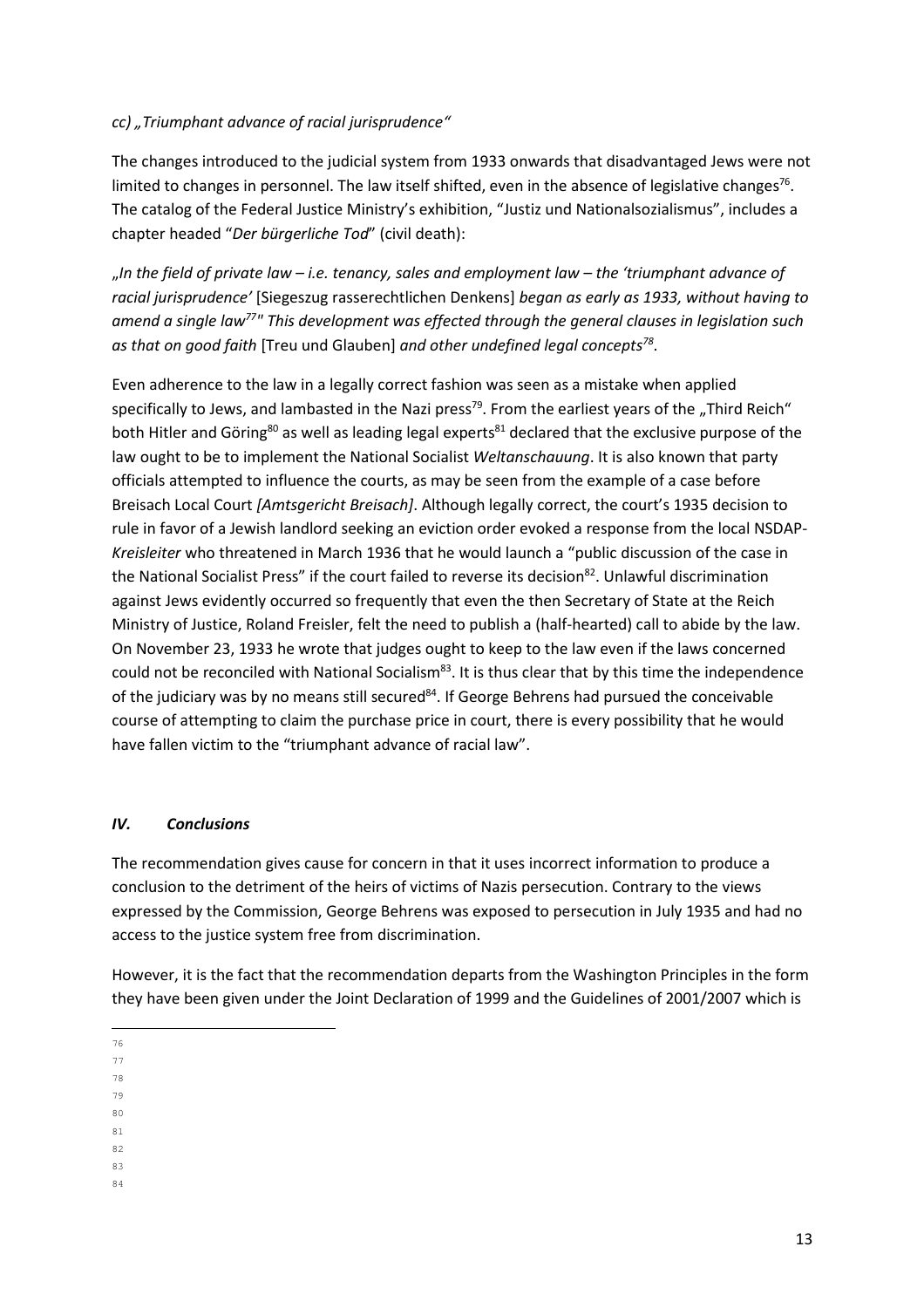of significance beyond this one case. In particular, the recommendation fails to apply the statutory presumption pursuant to Art. 3 REAO in favor of a victim of persecution.

By doing this the Commission is making the criteria according to which a restitution claim is assessed much tougher than those required by the political will of the Federal government, the Federal States, etc. It falls short of the guiding principles of post-war restitution policy even though the Guidelines suggest that abiding by these principles should be encouraged and in particular also recommend applying the rules on the statutory presumption. The Commission has chosen to do this despite the fact that it itself is a product of the Washington Principles, more specifically the call to establish alternative dispute resolution mechanisms set out in No.11.

Although the Commission has departed from post-war restitution principles on earlier occasions, whenever it did so in the past it was always in favor of the Nazi persecutees. The decisions against agencies of the German state and in favor of the successors of those oppressed by the Nazis occurred in specific, individual cases where there were uncertainties as to the actual course of events. This can be seen to be in conformity with No. 4 of the Washington Principles, which states that account should be taken of the fact that gaps in knowledge are unavoidable. One may wish to criticize the standards and criteria set out in the Guidelines. After all, taken together the criteria and standards set out in the Guidelines (and a series of decisions by the Commission) mean that a museum authority can lose a picture even where it has by no means been proven that the work was lost because of Nazi persecution. This does constitute preferential treatment of the heirs as opposed to the museum authorities and there are indeed those who regard this approach as not "just and fair". Yet the standards set out in the Guidelines are right. The only parties they disadvantage are divisions of the perpetrator state, in this case the City of Düsseldorf. The parties afforded an advantage are the heirs to the victims of that state. Whatever one's feelings about the standards and criteria set out in the Guidelines might be: the Federal Government, the Federal States, local authorities, etc. have declared their political commitment to comply with them. The Federal Council (Bundesrat) reiterated support for the Joint Declaration in March 2014<sup>85</sup>. That is something political representatives are allowed to do. The Limbach Commission, however, does not have a mandate to tighten up the criteria.

Whereas the City of Düsseldorf is not bound by the Limbach Commission's recommendation, the standards in the Guidelines do place it under a political duty. For this reason, the political obligation remains unaltered, requiring the City of Düsseldorf to return the work or pay a fair amount in settlement. What it ought to do is seek an amicable solution with the heirs.

\*) February 3, 2015

\_\_\_\_\_\_\_\_\_\_\_\_\_\_\_\_\_\_\_\_\_\_\_\_\_\_\_\_\_\_\_\_\_\_\_\_\_\_\_\_\_\_\_

 $\overline{a}$ 85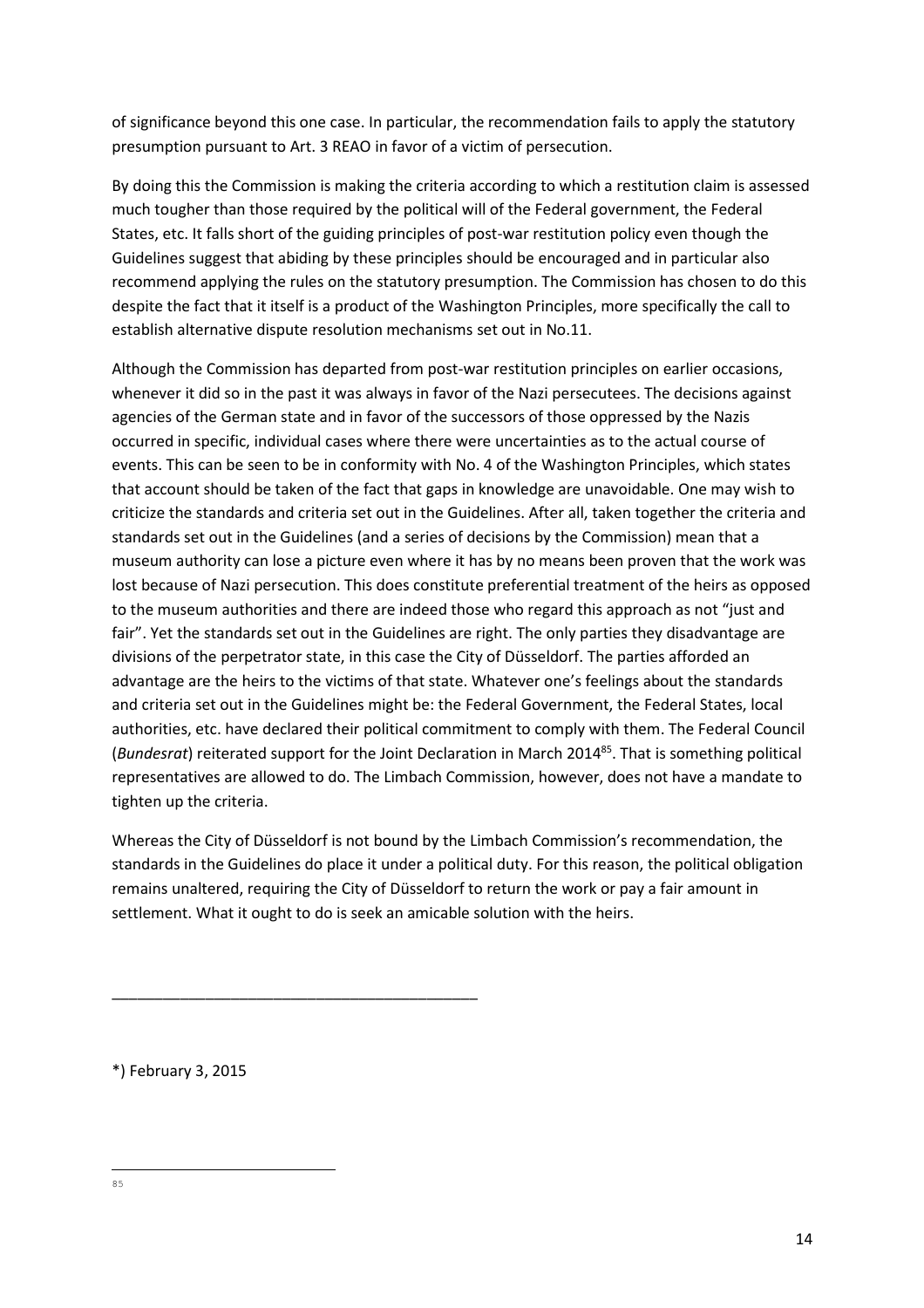1) Dr. Henning Kahmann, LL.M. (USA) is a partner at the law firm von Trott zu Solz Lammek Rechtsanwälte Notare in Berlin, Varda Naumann is currently completing a Masters course at King's College in London.

2) Empfehlung der Beratenden Kommission in der Sache "Behrens ./. Düsseldorf" [Recommendation of the Advisory Commission in the case of "Behrens ./. Düsseldorf"], www.lostart.de, last accessed May 18, 2015.

3) For more on Hupp see Museum Kunstpalast. Eine Düsseldorfer Museumsgeschichte, Düsseldorf 2013, p. 71 et seqq.

4) Anordnung BK/O (49) 180 der Alliierten Kommandantur Berlin vom 26. Juli 1949, "Rückerstattung feststellbarer Vermögensgegenstände an Opfer der nationalsozialistischen Unterdrückungsmaßnahmen" [Ordinance BK/O (49) 180 of the Allied Kommandatura in Berlin of July 26, 1949, "Restitution of identifiable property to victims of Nazi oppression"], VOBl. für (West-) Berlin 1949, p. 221.

5) Handreichung zur Umsetzung der "Erklärung der Bundesregierung, der Länder und der kommunalen Spitzenverbände zur Auffindung und zur Rückgabe NS-verfolgungsbedingt entzogenen Kulturgutes, insbesondere aus jüdischem Besitz" von Dezember 1999 aus dem Jahre 2001 in der Fassung von November 2007 [Guidelines for implementing the Joint Declaration by the Federal Government, the Länder and the national associations of local authorities on the tracing and return of Nazi-confiscated cultural property, especially Jewish property, of December 1999 (of 2001 as revised in November 2007)], www.lostart.de, last accessed May 20, 2015.

6) Erklärung der Bundesregierung, der Länder und der kommunalen Spitzenverbände zur Auffindung und zur Rückgabe NS-verfolgungsbedingt entzogenen Kulturgutes insbesondere aus jüdischem Besitz vom 9. Dezember 1999 [Joint Declaration by the Federal Government, the Länder and the national associations of local authorities on the tracing and return of Nazi-confiscated cultural property, especially Jewish property, of December 9, 1999] , www.lostart.de, last accessed May 20, 2015.

7) Grundsätze der Washingtoner Konferenz in Bezug auf Kunstwerke, die von den Nationalsozialisten beschlagnahmt wurden (Washington Principles) von Dezember 1998, www.lostart.de, last accessed May 20, 2015.

8) Section V A, p. 27 of the Guidelines.

9) Section V B, p. 29 of the Guidelines.

10) See: Winfried Bausback, Bavarian Minister of Justice, at the meeting of the Committee on Constitution, Legal and Parliamentary Affairs on November 28, 2013, Protokoll der 3. Sitzung des Bayerischen Landtags [records of the 3<sup>rd</sup> session of the Bavarian Parliament], p. 6, according to whom Germany considers the Washington Conference Principles "a moral as well as a legal obligation". Similarly, Ministerialdirektorin a. D. Ingeborg Berggreen-Merkel, op cit., p. 20, who describes the Washington Principles as being "of key relevance and binding through the executive".

11) Page 6 of the recommendation.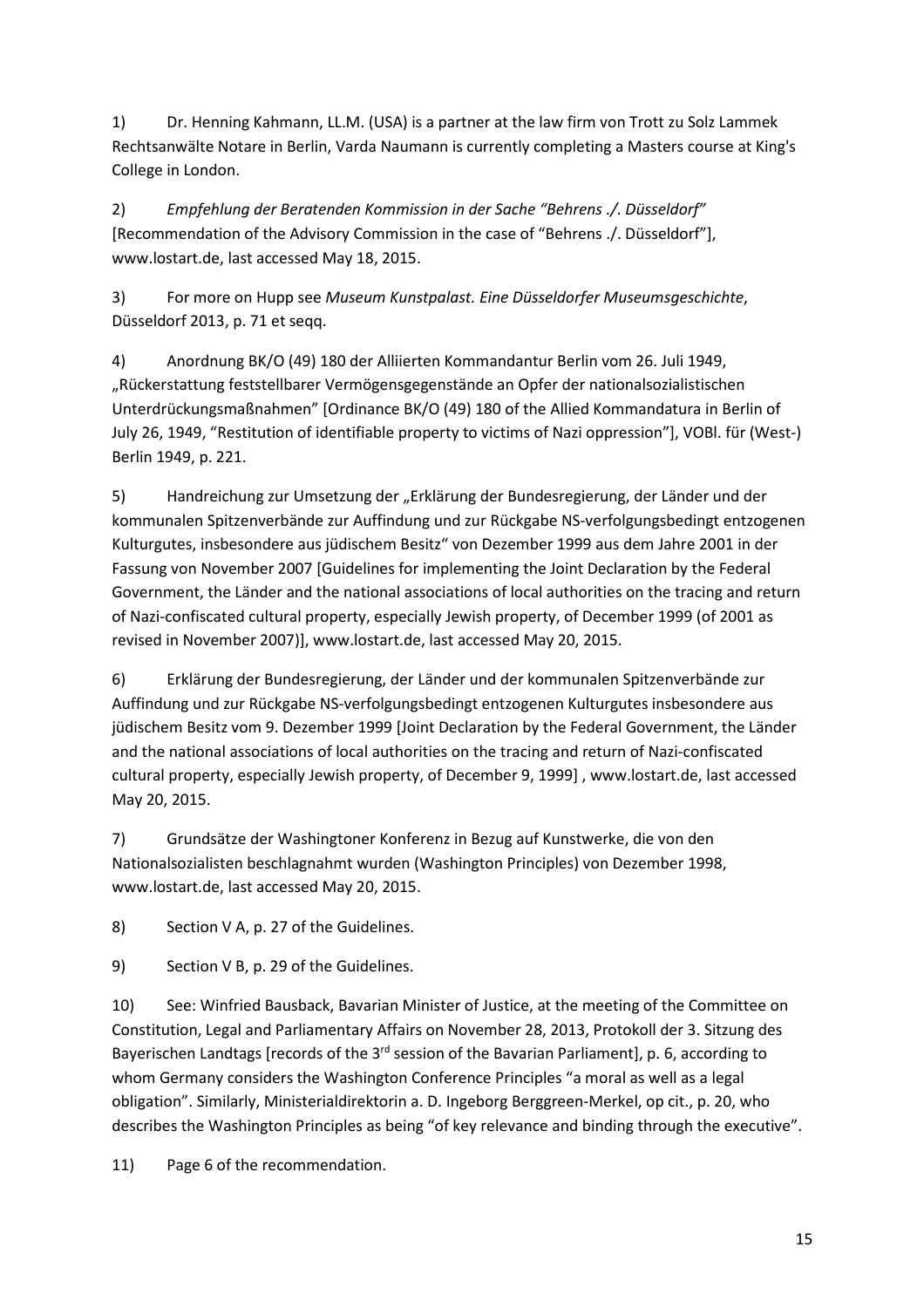12) Federal Administrative Court [Bundesverwaltungsgericht; "BVerwG"], Judgment of June 18, 1998, 8 B 56/98, Rn. 5 (juris), ZOV 1998, 380-381; Leipzig Administrative Court, Judgment of February 1, 1996, 3 K 379/95, Rn. 27 (juris), ZOV 1996, 459-460; Potsdam Administrative Court, Judgment of December 12, 1996, 1 K4253/95 (headnote, juris), ZOV 1997, 288-292.

13) BVerwG, Judgment of February 23, 2006, 7 C 4/05, Rn. 23 (juris), ZOV 2006, 144-146.

14) BVerwG, Judgment of December 16, 1998, Rn. 33 (juris), ZOV 1999, 164-168; Dietsche in: Kimme (Ed.), Offene Vermögensfragen, Köln, § 1 para. 6 VermG, Rn. 6.56, 28. Lfg. 11/07; Wasmuth in: Clemm et. al. (Ed.), Rechtshandbuch Vermögen und Investitionen in der ehemaligen DDR, München, § 1 VermG, Lfg. 12, Rn. 192; Neuhaus in: Fieberg/ Reichenbach (Ed.), München, § 1 VermG, Rn. 147, Lfg. 20.

15) Helmut Genschel, Die Verdrängung der Juden aus der Wirtschaft im Dritten Reich, Göttingen 1966, p. 44; Albert Fischer, Hjalmar Schacht und Deutschlands "Judenfrage", Köln 1995, p. 128; Horst Göppinger, Juristen jüdischer Abstammung im "Dritten Reich". Entrechtung und Verfolgung, München 1990, p. 27 et seq.; Christoph Kreutzmüller, Ausverkauf. Die Vernichtung der jüdischen Gewerbetätigkeit in Berlin 1930-1945, Berlin 2013, p. 125 et seq. with further references; Wolf Gruner, Judenverfolgung in Berlin 1933-1945. Eine Chronologie der Behördenmaßnahmen in der Reichshauptstadt, Berlin 2009, p. 14; Ingo Köhler, Die "Arisierung" der Privatbanken im Dritten Reich.Verdrängung, Ausschaltung und die Frage der Wiedergutmachung, München 2005, p. 103 with further references

16) Avraham Barkai, Vom Boykott zur "Entjudung". Der wirtschaftliche Existenzkampf der Juden im Dritten Reich 1933-1945, Frankfurt am Main 1988, p. 23.

17) Barkai, Boykott, p. 25; Genschel, Verdrängung, p. 45; Kreutzmüller, Ausverkauf, p. 131; Gruner, Judenverfolgung, p. 16.

18) Fischer, Hjalmar Schacht, p. 128; Kreutzmüller, Ausverkauf, p. 128 et seq.; Uwe Dietrich Adam, Judenpolitik im Dritten Reich, Düsseldorf 1972, p. 47; Lothar Gruchmann, Justiz im Dritten Reich 1933-1940. Anpassung und Unterwerfung in der Ära Gürtner, München 2001, p. 124.

18a) www.documentarchiv.de/wr/1920/nsdap-programm. html, last accessed June 22, 2015.

19) Köhler, "Arisierung", p. 117 et seq.; Maximilian Elsner von der Malsburg, "Arisierung" von Privatbanken am Beispiel des Bankhauses E. J. Meyer in Berlin, Diss., Frankfurt am Main 2015, p. 167.

20) Köhler, "Arisierung", p. 117; Elsner, E. J. Meyer, p. 167.

21) Elsner, E. J. Meyer, p. 167 et seq. with further references; for similar cases of obstruction see: Genschel, Verdrängung, p. 68 et seq. with further references

22) Christopher Kopper, Hjalmar Schacht. Aufstieg und Fall von Hitlers mächtigstem Bankier, München 2006, p. 275; Frank Bajohr, "Arisierung" in Hamburg. Die Verdrängung der jüdischen Unternehmer 1933-1945, Hamburg 1997, p. 97-100.

23) Köhler, "Arisierung", p. 120; Elsner, E. J. Meyer, p. 168 et seq.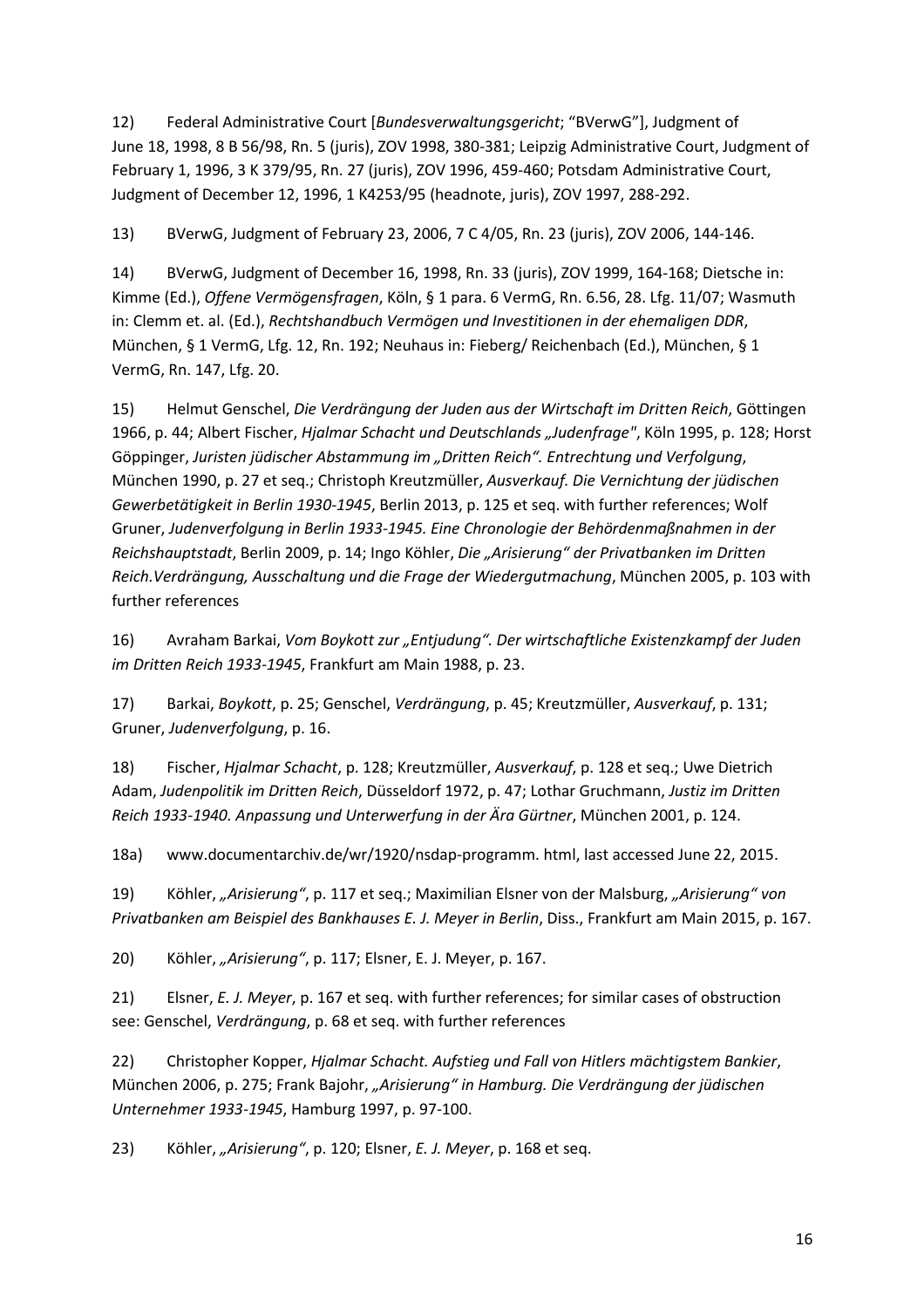24) Maren Janetzko, Haben Sie nicht das Bankhaus Kohn gesehen? Ein jüdisches Familienschicksal in Nürnberg 1850-1950, Nürnberg 1998, p. 62, quoted from: Köhler, "Arisierung", p. 116.

25) Köhler, "Arisierung", p. 117; Simone Lässig, Nationalsozialistische "Judenpolitik" und jüdische Selbstbehauptung vor dem Novemberpogrom. Das Beispiel der Dresdner Bankiersfamilie Arnhold, in: Reiner Pommerin (Ed.), Dresden unterm Hakenkreuz, Köln 1998, p. 158.

26) Fischer, Hjalmar Schacht, p. 130; Elsner, E. J. Meyer, p. 169 et seq.

27) Fischer, Hjalmar Schacht, p. 131.

28) Fischer, Hjalmar Schacht, p. 130 et seq.

29) Kreutzmüller, Ausverkauf, p. 128 et seq.

30) Elsner, E. J. Meyer, p. 230; Henning Medert, Die Verdrängung der Juden von der Berliner Börse. Kleine und mittlere Unternehmen an de rWertpapier-, Produkten- und Metallbörse (1928- 1938), Berlin 2012, p. 201 et seq.; Ferdinand von Weyhe, A. E. Wassermann. Eine rechtshistorische Fallstudie zur "Arisierung" zweier Bankhäuser, Frankfurt am Main 2007, p. 80 et seg.

31) Henning Kahmann, Die Bankiers von Jacquier & Securius 1933-1945: Eine rechtshistorische Fallstudie zur "Arisierung" eines Berliner Bankhauses, Diss., Frankfurt am Main 2002, p. 102.

32) Köhler, "Arisierung", p. 141.

33) Yvonne Rieker/Michael Zimmermann, in: Michael Zimmermann (Ed.), Die Geschichte der Juden im Rheinland und in Westfalen, Köln 1998, p. 234 et seq.

34) Köhler, "Arisierung", p. 152.

35) Elsner, E. J. Meyer, p. 213 et seq.

36) Kopper, Hjalmar Schacht, p. 275; Köhler, "Arisierung", p. 209 with further references

37) Kopper, Hjalmar Schacht, p. 275; Köhler, "Arisierung", p. 155; Lässig, Nationalsozialistische"Judenpolitik", p. 156.

38) Lässig, Nationalsozialistische "Judenpolitik", p. 158.

39) Lisa Arnhold, diary entry for May 25, 1934, quoted from: Lässig, Nationalsozialistische "Judenpolitik", p. 159.

40) Kopper, Hjalmar Schacht, p. 275; Lässig, Nationalsozialistische "Judenpolitik", p. 159.

41) Martin Münzel, Die jüdischen Mitglieder der deutschen Wirtschaftselite 1927 - 1955. Verdrängung - Emigration - Rückkehr, Paderborn 2006, p. 194 et seq.

42) RGBl. I, p. 175-177.

43) Christopher Kopper, Bankiers unterm Hakenkreuz, München 2005, p. 54; Münzel, Wirtschaftselite, p. 194 et seq.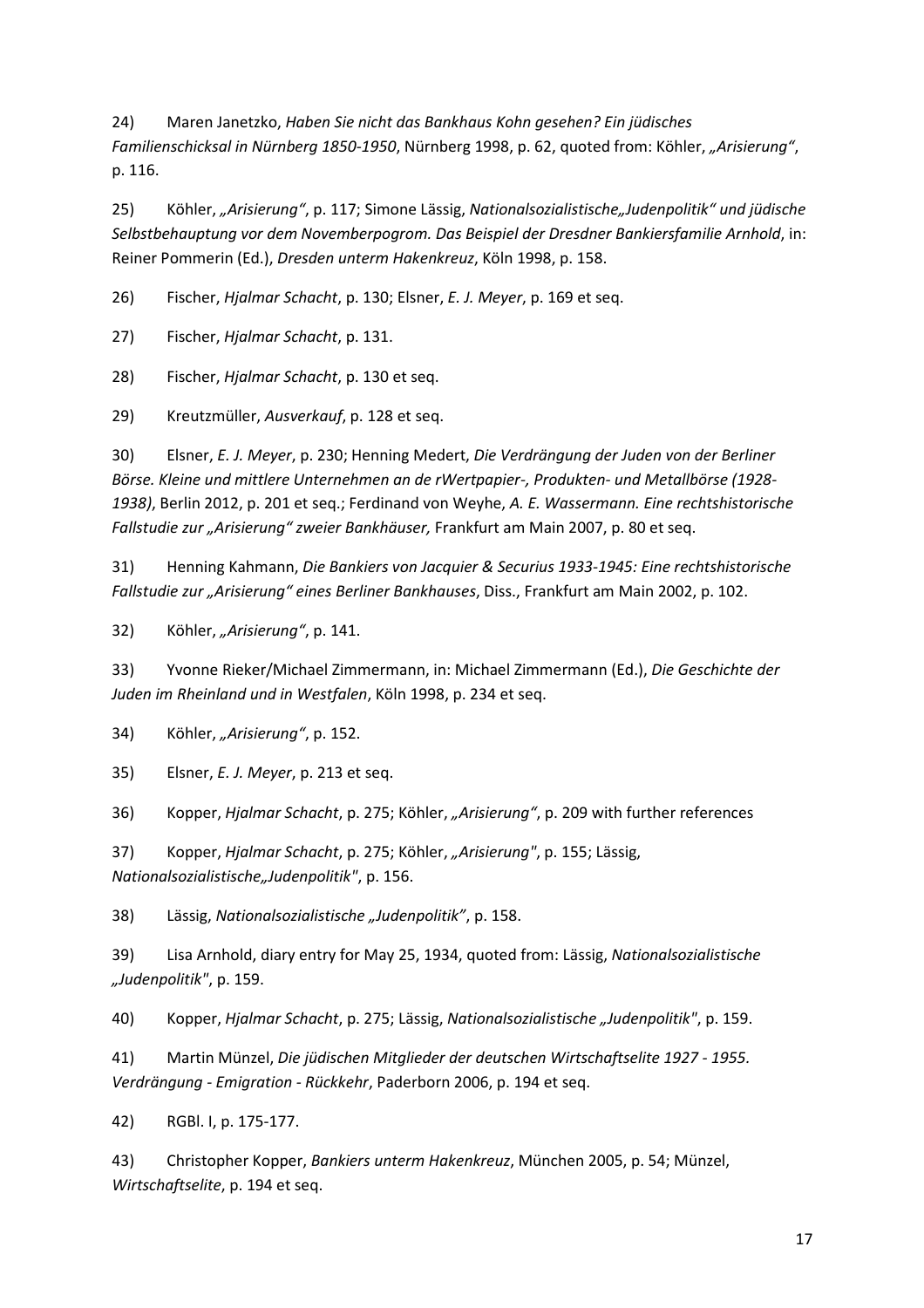44) Christopher Kopper, Privates Bankwesen im Nationalsozialismus: Das Hamburger Bankhaus M. M. Warburg & Co., p. 64, in: Werner Plumpe/Christian Kleinschmidt (Ed.), Unternehmen zwischen Markt und Macht. Aspekte deutscher Unternehmens- und Industriegeschichte im 20. Jahrhundert, Essen 1992; Harold James, Verbandspolitik im Nationalsozialismus, München 2001, p. 47.

45) Christopher Kopper, Zwischen Marktwirtschaft und Dirigismus. Bankenpolitik im "Dritten Reich" 1933-1939, Bonn 1995, p. 221.

46) Elsner, E. J. Meyer, p. 219; Kopper, Bankiers, p. 4.

47) Fischer, Hjalmar Schacht, p. 148, 206.

48) Ibid., p. 78, 221.

49) Kopper, Marktwirtschaft, p. 226.

50) Ibid., p. 224 et seq.; Kopper, Privates Bankwesen, p. 66 with further references

51) Keith Ulrich, Aufstieg und Fall der Privatbankiers. Die wirtschaftliche Bedeutung von 1918 bis 1938, Diss., Frankfurt am Main 1998, p. 313.

52) Ibid.; Köhler, "Arisierung", p. 104 et seq.; Max M. Warburg, Aus meinen Aufzeichnungen, New York 1952, p. 148.

53) Fischer, Hjalmar Schacht, p. 147; Max M. Warburg, Aufzeichnungen, p. 154; Lutz Graf Schwerin von Krosigk, Staatsbankrott. Die Geschichte der Finanzpolitik des Deutschen Reiches von 1920 bis 1945. Geschrieben vom letzten Finanzminister, Göttingen 1974, p. 221.

54) Barkai, Boykott, p. 25; Adam, Judenpolitik, p. 47.

55) RGBl. I, p. 175-177.

56) 3. Durchführungsverordnung [Third implementing Ordinance] of May 6, 1933, RGBl. I, p. 245.

57) Herbert Schmidt, Der Elendsweg der Düsseldorfer Juden. Chronologie des Schreckens 1933- 1945, Düsseldorf 2005, p. 27.

58) Martin Dreyer, Die zivilgerichtliche Rechtsprechung des Oberlandesgerichts Düsseldorf in der nationalsozialistischen Zeit, Diss., Göttingen 2004, p. 33; Göppinger, Juristen, p. 49 et seq.

59) Federal Ministry of Justice, exhibition catalog "Justiz und Nationalsozialismus", [no place of publication] 1998, p. 274; Dreyer, OLG Düsseldorf, p. 66; Rainer Schröder,,,... aber im Zivilrecht sind die Richter standhaft geblieben!" Die Urteile des OLG Celle aus dem Dritten Reich, Baden-Baden 1988, p. 249 et seq.

60) Federal Ministry of Justice, exhibition catalog, p. 274.

61) RGBl. I, p. 522.

62) Göppinger, Juristen, p. 90.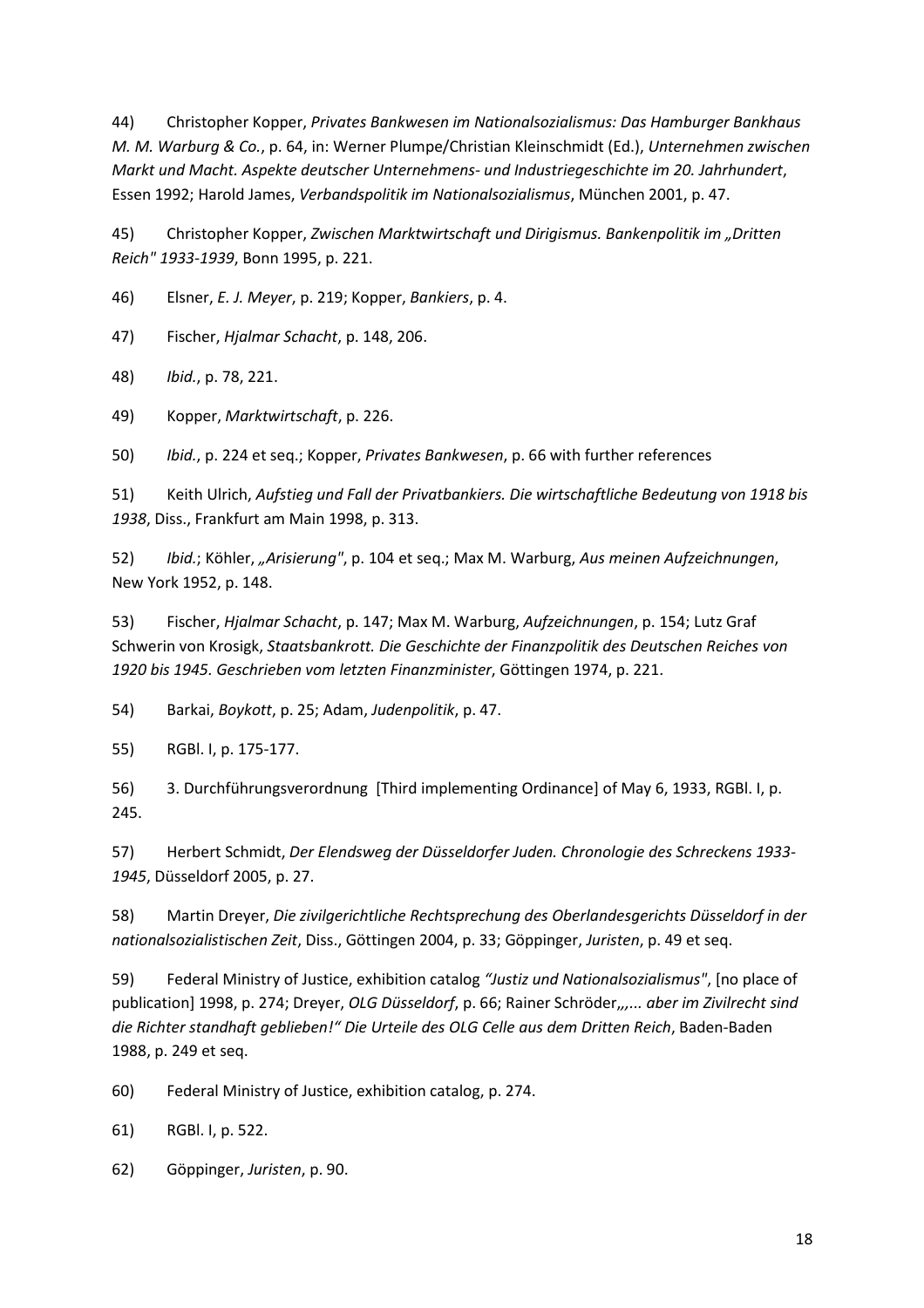63) Dreyer, OLG Düsseldorf, p. 38.

64) DJZ 1933, 453 et seqq., DJZ 1933, 761, 762.

65) Jüdische Rundschau of April 30, 1935, quoted from: Schmidt, Düsseldorfer Juden, p. 34.

66) Philipp Hackländer, Im Namen des Deutschen Volkes. Der allgemein-zivilrechtliche Prozessalltag im Dritten Reich am Beispiel der Amtsgerichte Berlin und Spandau, Berlin 2001, p. 106.

67) Barkai, Boykott, p. 25; Fischer, Hjalmar Schacht, p. 128; Adam, Judenpolitik, p. 47 et seq.; Göppinger, Juristen, p. 42; Gruchmann, Justiz, p. 125.

68) Dreyer, OLG Düsseldorf, p. 43.

69) Müller, Furchtbare Juristen, p. 69; Die Lage der Juden in Deutschland 1933. Das Schwarzbuch - Tatsachen und Dokumente, publishecd by the Comité des Délégations Juives, Paris 1934 (reprint: Frankfurt am Main 1983), p. 174.

70) Decrees by Rudolf Hess dated August 16 and October 8, 1934 as well as by the Reichsrechtsamt [the NSDAP's legal department] of November 8, 1934, quoted from: Dreyer, OLG Düsseldorf, p. 49; Schröder, Zivilrecht, p. 145.

71) Dreyer, OLG Düsseldorf, p. 50; Tillmann Krach, Jüdische Rechtsanwälte in Preußen, München 1991, p. 335; Circular letter from Hess dated August 7, 1935, JW 1935, 2544; Schröder, Zivilrecht, p. 145.

72) RGBl. I p. 188.

73) Ernst Noam/Wolf-Arno Kropat, Juden vor Gericht 1933-1945. Dokumente aus hessischen Justizakten mit einem Vorwort von Johannes Strelitz, Wiesbaden 1975, p. 16; Göppinger, Juristen, p. 89.

74) DJ 1939, 966, quoted from: Schmidt, Düsseldorfer Juden, p. 27.

75) Müller, Furchtbare Juristen, p. 69.

76) Bernd Rüthers, Entartetes Recht. Rechtslehren und Kronjuristen im Dritten Reich, München 1993, p. 31, 52 et seq.

77) Federal Ministry of Justice catalog, p. 138.

78) Ibid.; Dreyer, OLG Düsseldorf, p. 338; see Bernd Rüthers, Die unbegrenzte Auslegung. Zum Wandel der Privatrechtsordnung im Nationalsozialismus, Heidelberg 1997, p. 148 et seqq.; Rüthers, Entartetes Recht, p. 23, 31, 52 et seq., 188; a number of individual cases in the field of family law are especially well documented: Köln Regional Court, DJ 1933, 819; Celle Higher Regional Court, Judgment of November 5, 1934, JW 1935, 1445 et seq.; Berlin Higher Regional Court, Judgment of May 8, 1935, JW 1935, 3120 et seq.; Düsseldorf Higher Regional Court, Judgment of February 4, 1935, taken from an unpublished Reichsgericht judgment (Judgment of August 22, 1935, IV 75/35, Archiv BGH), quoted from: Dreyer, Düsseldorf Higher Regional Court, p. 129; RG, Judgment of August 22, 1935, JW 1935, 3094; RGZ 145, 10, Judgment of July 12, 1934; Celle Higher Regional